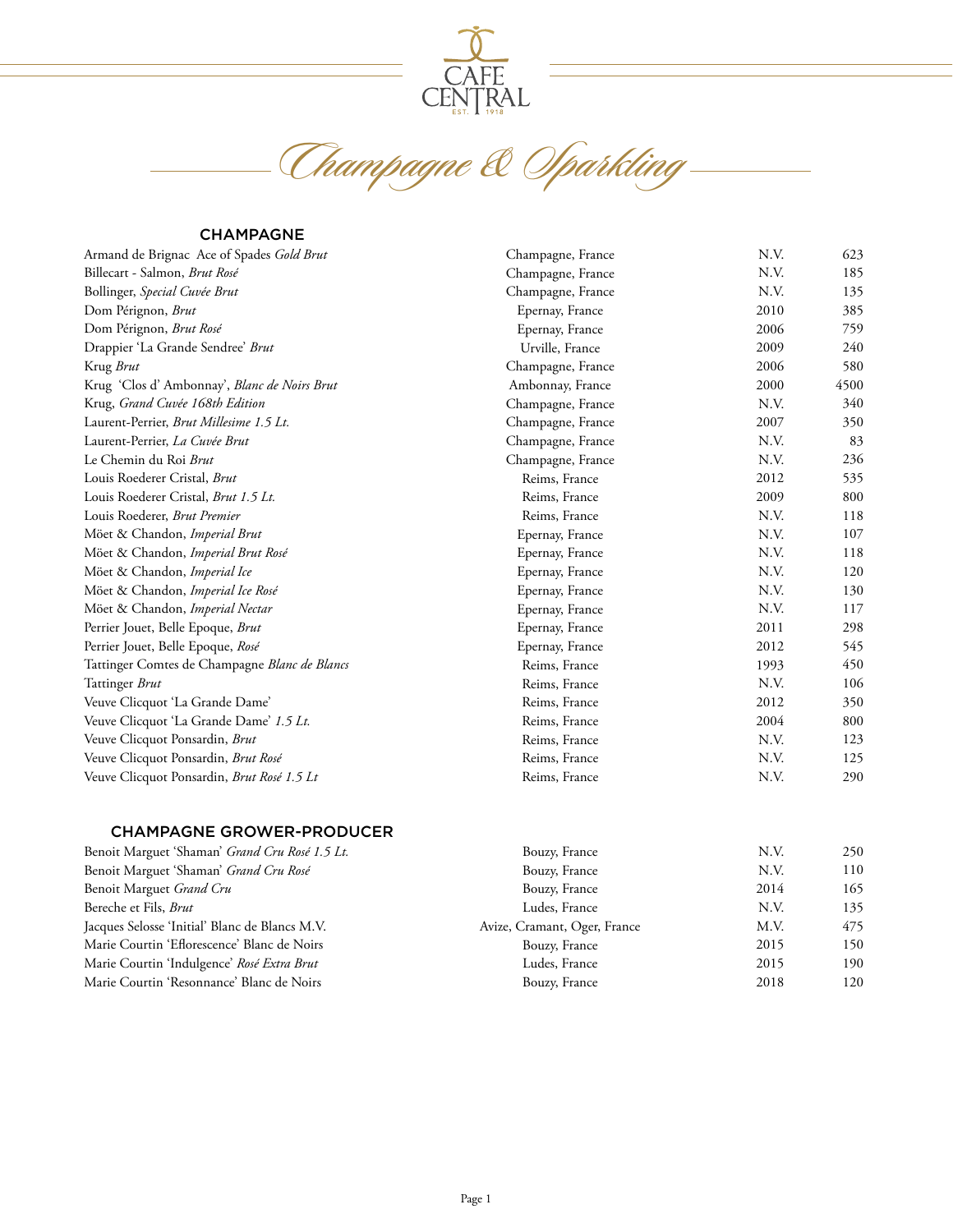

## **NORTH AMERICA SPARKLING**

| Willamette Valley, Oregon         | 2017 | 50 |
|-----------------------------------|------|----|
| Santa Lucia Highlands, California | 2014 | 95 |
| Carneros, California              | N.V. | 52 |
| Russian River, California         | N.V. | 82 |
| North Coast, California           | 2016 | 80 |
| North Coast, California           | 2017 | 90 |
|                                   |      |    |

## **WORLD SPARKLING**

| Corte Fiore 'Lupi Real'                   | Prosecco, Italy   | N.V. | 45 |
|-------------------------------------------|-------------------|------|----|
| Domaine Mann, Cremant Brut Nature         | Alsace, France    | N.V. | 72 |
| Gouffier, Cremant Extra Brut              | Bourgogne, France | N.V. | 68 |
| Luminore Conegliano-Valdobbiadene         | Prosecco, Italy   | N.V. | 50 |
| Michel Fonne, Cremant Rosé                | Alsace, France    | N.V. | 60 |
| Raventos Blanc De Nit Conca Del Riu Anoia | Penedes, Spain    | 2017 | 41 |

World Rosé

Château Miraval DAOU *Grenache* Niki's, Wente *Pinot Noir* Nopal Rosa *Semi-Sweet* Sauvion D'Anjou Seres *Natural*

| Provence, France           | 2018 | 50  |
|----------------------------|------|-----|
| Paso Robles, California    | 2019 | 50  |
| Monterey, California       | 2018 | 41  |
| New Mexico                 | N.V. | 41  |
| Loire Valley, France       | 2018 | 40  |
| Valle de Guadalupe, México | 2020 | 62. |
|                            |      |     |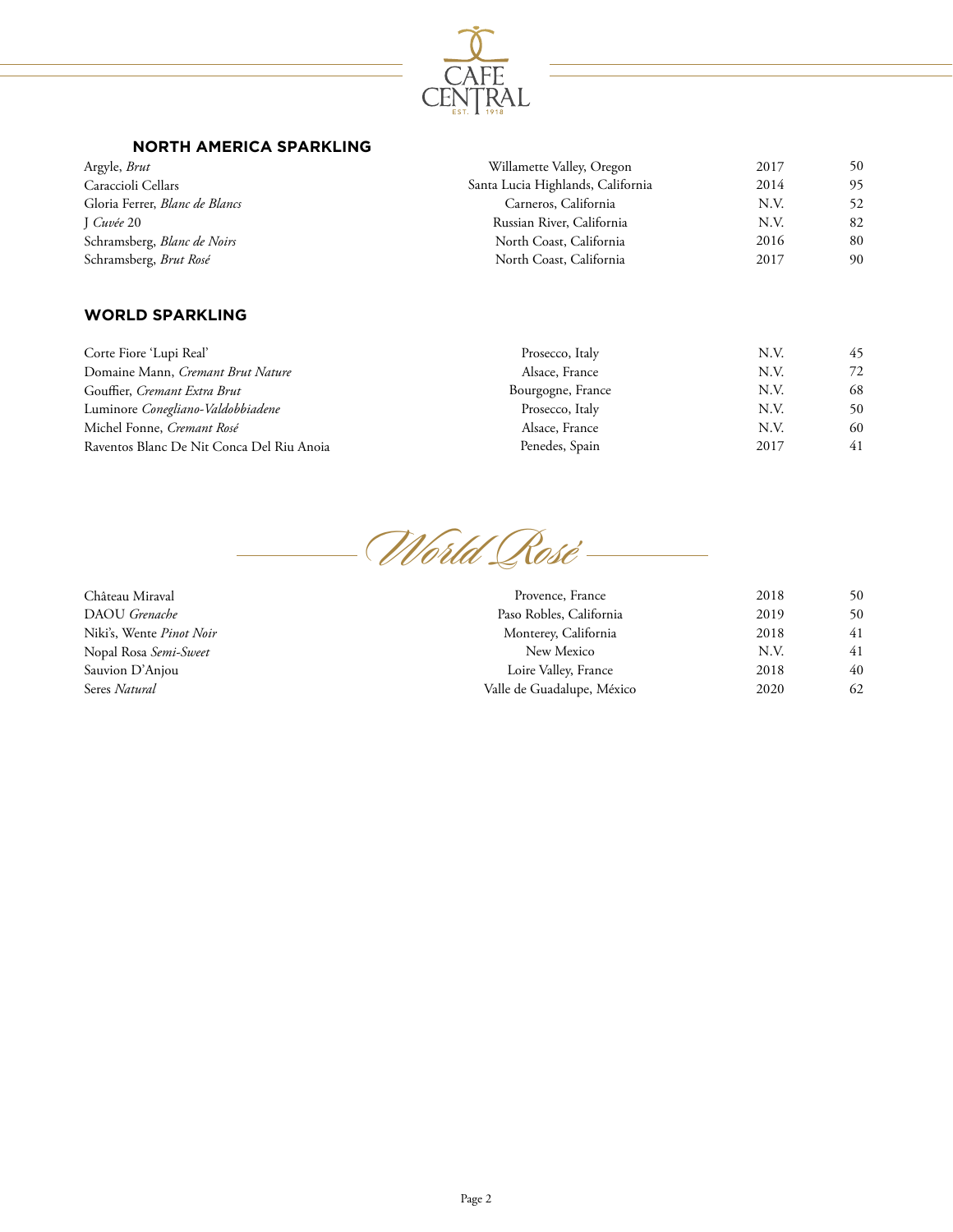

CENTRAL<br>World Whites

#### **SAUVIGNON BLANC**

Hawley *Viognier* L'Ecole, *Semillion* Miner *Viognier*

Pio Cesare *Moscato*

Scarpetta *Pinot Grigio*

Pierre Sparr 'Alsace One' *White Blend*

Rising Star, Sweet *Gewurztraminer*

The Hermit Crab, *Viogner-Marsanne*

| Accendo Cellars                                       | Napa Valley, California           | 2019 | 82  |
|-------------------------------------------------------|-----------------------------------|------|-----|
| Bayten                                                | Constantia, South Africa          | 2017 | 35  |
| Bevan 'Dry Stack Vineyard'                            | Bennet Valley, Sonoma, California | 2016 | 70  |
| Cakebread Cellars                                     | Napa Valley, California           | 2020 | 72  |
| Chateau Greysac - Le Blanc                            | Bordeaux, France                  | 2016 | 48  |
| Cloudy Bay                                            | Marlborough, New Zealand          | 2019 | 73  |
| Cloudy Bay Te KoKo                                    | Marlborough, New Zealand          | 2019 | 100 |
| Crossroads by Rudd                                    | Mount Veeder, California          | 2019 | 77  |
| 'Eric Louis, Cuvée                                    | Pouilly Fume, France              | 2007 | 48  |
| Gaja, Alteni di Brassica                              | Langhe, Italy                     | 2019 | 220 |
| Honig                                                 | Napa Valley, California           | 2018 | 55  |
| Illumination                                          | North Coast, California           | 2019 | 60  |
| La Croix Du Roy, Lucien Crochet                       | Sancerre, France                  | 2019 | 89  |
| La Moussiere, Alphonse Mellot                         | Sancerre, France                  | 2020 | 65  |
| Merry Edwards                                         | Russian River Valley, California  | 2018 | 95  |
| Mystral by Ron McGinnis                               | Napa Valley, California           | 2014 | 87  |
| Pascal Jolivet                                        | Sancerre, France                  | 2020 | 68  |
| Peter Michael Winery, 'L' Apres-Midi'                 | Sonoma County, California         | 2018 | 120 |
| Rochioli                                              | Russian River Valley, California  | 2017 | 82  |
| Yealands S1 Single Block                              | Marlborough, New Zealand          | 2019 | 60  |
| <b>RIESLING</b>                                       |                                   |      |     |
| Eroica, Chateau St. Michelle & Dr Loosen              | Columbia Valley, Washington       | 2018 | 52  |
| Forge Cellars - Classic Dry                           | Finger Lakes, New York            | 2016 | 42  |
| Joh.Jos.Prum, Wehlener Sonnenuhr, Kabinett            | Wehlen, Germany                   | 2019 | 100 |
| Joh.Jos.Prum, Wehlener Sonnenuhr, Spätlese            | Wehlen, Germany                   | 2019 | 115 |
| Joh.Jos.Prum, Zeltinger Sonnenuhr, Auslese Goldkapsel | Moselle River Valley, Germany     | 2019 | 210 |
| Max Ferd. Richter, Braunberger Juffer, Spätlese       | Moselle River Valley, Germany     | 2014 | 55  |
| Max Ferd. Richter, Veldenzer Elisenberg, Kabinett     | Moselle River Valley, Germany     | 2014 | 48  |
| Roser Baccus Franken, Deutcher White                  | Moselle River Valley, Germany     | 2016 | 40  |
| Schloss Vollrads, Kabinett                            | Rheingau, Germany                 | 2017 | 45  |
| Schloss Vollrads, Spätlese                            | Rheingau, Germany                 | 2018 | 60  |
| <b>OTHER WHITES AND BLENDS</b>                        |                                   |      |     |
| Abbazia di Novacella Pinot Grigio                     | Trentino-Alto Adige, Italy        | 2020 | 52  |
| Bibi Graetz 'Testamatta' Ansonica                     | Tuscany, Italy                    | 2019 | 200 |
| Chateau D'Epire Chenin Blanc                          | Savennieres, France               | 2018 | 45  |
| Chateau Les Charmes-Godard White Blend                | Bordeaux, France                  | 2016 | 40  |
| Conundrum White Blend                                 | Rutheford, California             | 2018 | 62  |
| Domaine De L'Ecu 'Granite' Muscadet                   | Pays Nantais, France              | 2015 | 47  |
| Domaine Schlumberger, Pinot Gris                      | Alsace, France                    | 2015 | 46  |
| Domaine Wachau Grüner Veltliner                       | Kamptal, Austria                  | 2011 | 40  |
| Gran Bazan 'Etiqueta Amber' Albarino                  | Rias Baixas, Spain                | 2019 | 50  |

Sonoma County, California Columbia Valley, Washington Paso Robles, California Alsace, France Moscato d'Asti, Italy Mesilla, Texas Friuli-Venezia, Italy Mc Laren Valley, Australia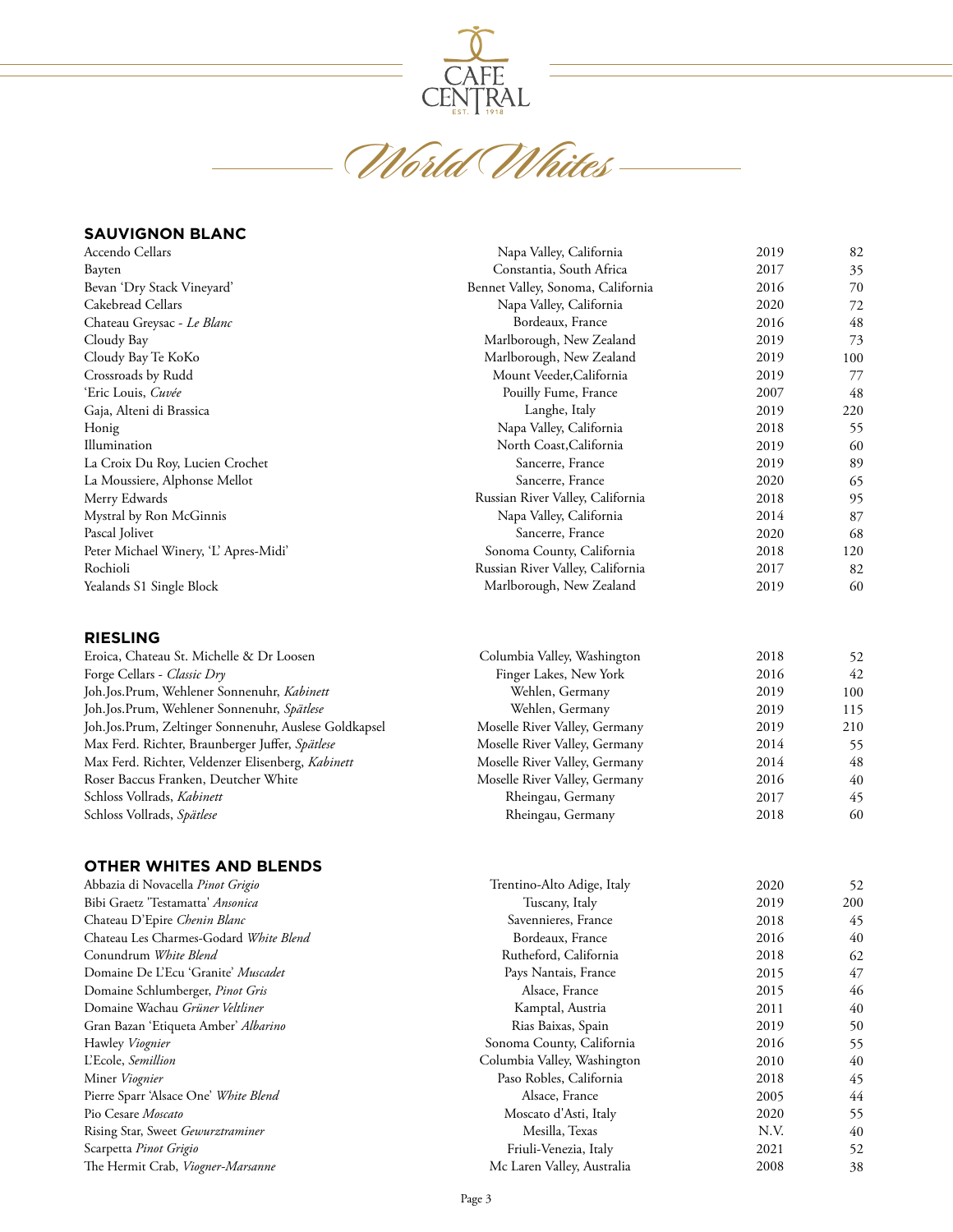

# **NEW WORLD CHARDONNAY**

# **CENTRAL COAST**

| Santa Barbara, California         | 2014 | 42  |
|-----------------------------------|------|-----|
| Santa Lucia Highlands, California | 2014 | 59  |
| Santa Lucia Highlands, California | 2016 | 43  |
| Monterey, California              | 2013 | 47  |
|                                   |      |     |
| Napa Valley, California           | 2020 | 85  |
| Napa Valley, California           | 2017 | 135 |
| Napa Valley, California           | 2018 | 97  |
| Napa Valley, California           | 2020 | 70  |
| Napa Valley, California           | 2018 | 95  |
| Napa Valley, California           | 2017 | 87  |
| Carneros, California              | 2002 | 100 |
| Napa Valley, California           | 2015 | 62  |
| Carneros, California              | 2008 | 60  |
| Carneros, California              | 2004 | 66  |
| Napa Valley, California           | 2017 | 75  |
| Napa Valley, California           | 2018 | 152 |
| Napa Valley, California           | 2008 | 73  |
| Carneros, California              | 2020 | 84  |
| Carneros, California              | 2009 | 48  |
| Napa Valley, California           | 2013 | 81  |
| Napa Valley, California           | 2015 | 47  |
| Carneros, California              | 2014 | 69  |
| Carneros, California              | 2017 | 50  |
| Napa Valley, California           | 2002 | 82  |
| Napa Valley, California           | 2019 | 95  |
|                                   |      |     |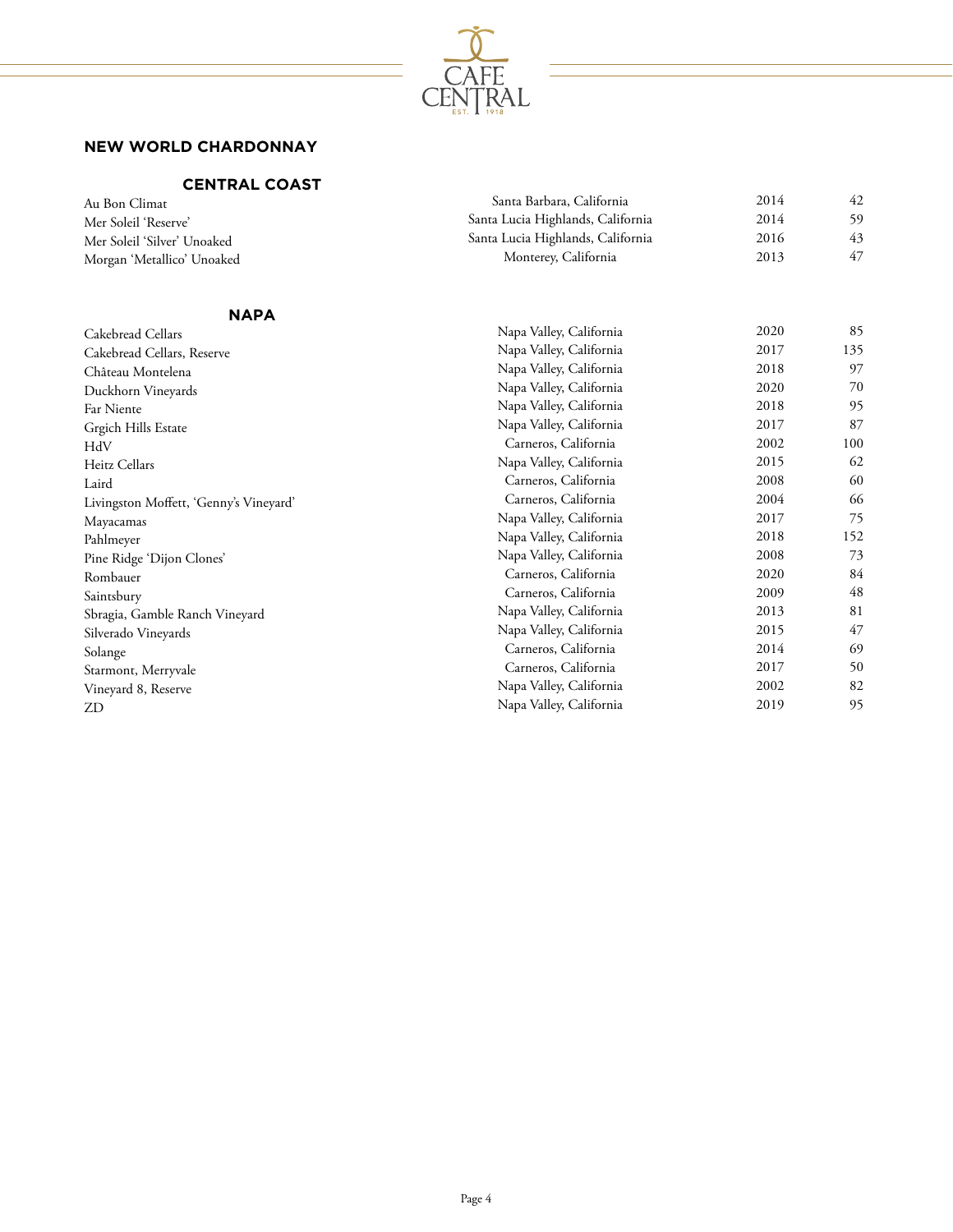

# **SONOMA**

| Bevan Cellars 'Ritchie Vineyard'      | Russian River Valley, California        | 2015 | 130 |
|---------------------------------------|-----------------------------------------|------|-----|
| <b>Buehler Vineyards</b>              | Russian River Valley, California        | 2016 | 43  |
| Davis Family, Dutton Ranch            | Russian River Valley, California        | 2014 | 82  |
| Dumol, Wester Ranch                   | Russian River Valley, California        | 2017 | 107 |
| Edge Hill 'Bacigalupi Vineyard'       | Russian River Valley, California        | 2017 | 315 |
| Iron Horse Vineyards 'Unoaked'        | Green Valley, Russian River, California | 2018 | 56  |
| J.Rochioli 'Sweetwater'               | Russian River Valley, California        | 2019 | 190 |
| Jayson                                | North Coast, California                 | 2012 | 95  |
| Jordan                                | Russian River Valley, California        | 2014 | 72  |
| Medlock Ames 'Bell Mountain Vineyard' | Russian River Valley, California        | 2006 | 67  |
| Merry Edwards, Olivet Lane            | Russian River Valley, California        | 2010 | 180 |
| Nickel & Nickel 'Truchard'            | Russian River Valley, California        | 2018 | 82  |
| Paul Hobbs                            | Russian River Valley, California        | 2016 | 105 |
| Peter Michael Winery 'Belle Cote'     | Knight's Valley, California             | 2016 | 188 |
| Peter Michael Winery 'La Carriere'    | Knight's Valley, California             | 2014 | 169 |
| Ramey                                 | Russian River Valley, California        | 2014 | 81  |
| Waugh Cellars                         | Russian River Valley, California        | 2008 | 76  |
| Cal Star 'Sangiocomo'                 | Sonoma, California                      | 2009 | 71  |
| Crossbarn                             | Sonoma Coast, California                | 2018 | 45  |
| Failla                                | Sonoma Valley, California               | 2012 | 83  |
| Flowers                               | Sonoma, California                      | 2016 | 98  |
| Hanzell Vineyards                     | Sonoma Valley, California               | 2004 | 123 |
| Kistler 'Les Noisetiers'              | Sonoma Valley, California               | 2017 | 115 |
| Parley, The Longshot                  | Sonoma, California                      | 2011 | 59  |
| Patz & Hall                           | Sonoma, California                      | 2016 | 78  |
| Rivers-Marie                          | Sonoma, California                      | 2019 | 85  |
| Willams Selyem, Hentz Vineyard        | Russian River Valley, California        | 2006 | 190 |
|                                       |                                         |      |     |

# **OTHER REGIONS**

Argyle 'Nuthouse' Enkidu 'Alder Spring'

| Willamette Valley, Oregon | 2003 | 68 |
|---------------------------|------|----|
| Mendocino, California     | 2014 | 69 |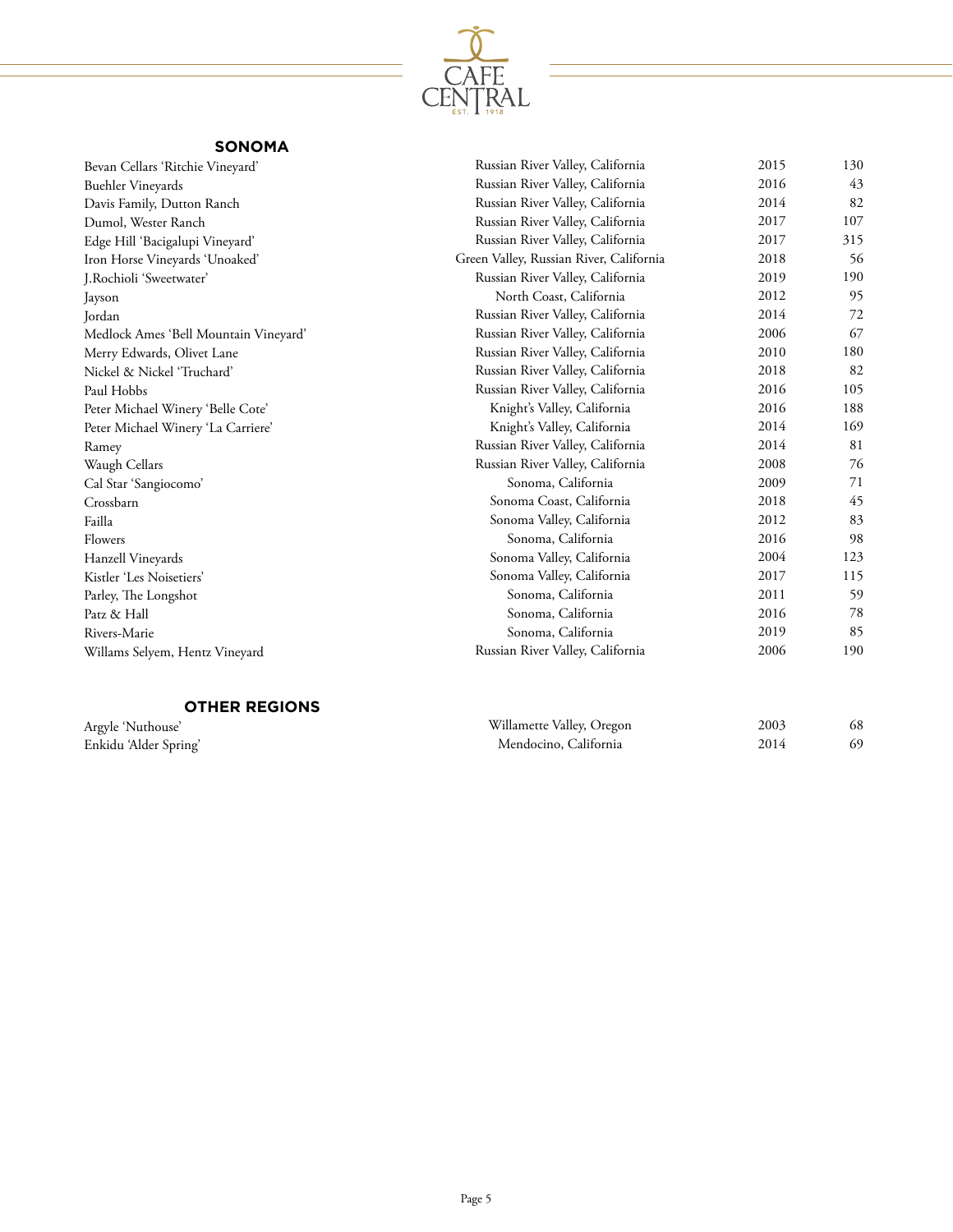

# **OLD WORLD CHARDONNAY**

# **VILLAGE & 1ER CRU**

| Chateau de Meursault 1er Cru                            | Meursault, France            | 2017 | 250 |
|---------------------------------------------------------|------------------------------|------|-----|
| Benjamin Leroux 1er Cru 'Les Baudines'                  | Chassagne Montrachet, France | 2018 | 225 |
| Domaine Anne Boisson 'Sous la Velle'                    | Meursault, France            | 2018 | 270 |
| Domaine Bernard Defaix 1er Cru 'Côté de Lechet'         | Chablis, France              | 2018 | 112 |
| Domaine Genot-Boulanger <i>1er Cru</i> 'Les Folatières' | Puligny-Montrachet, France   | 2016 | 270 |
| Domaine Pierre Boisson                                  | Bourgogne, France            | 2019 | 120 |
| Domaine Robert-Denogent 'Les Reisses' VV                | Pouilly Fuisse, France       | 2018 | 130 |
| Francois Mikulski 1er Cru 'Genevrières'                 | Meursault, France            | 2016 | 337 |
| Francois Mikulski 1er Cru 'Poruzots'                    | Meursault, France            | 2015 | 245 |
| Jean Noel Gagnard <i>1er Cru</i> 'Les Chaumes'          | Chassagne Montrachet, France | 2017 | 235 |
| Louis Jadot                                             | Pouilly Fuisse, France       | 2016 | 62  |
| Louis Latour                                            | Puligny-Montrachet, France   | 2017 | 158 |
| Louis Latour                                            | Pouilly Fuisse, France       | 2018 | 65  |
| Louis Latour                                            | Chassagne Montrachet, France | 2018 | 165 |
| Lucie et August Lignier                                 | Fixin, France                | 2007 | 83  |

#### **GRAND CRU**

| Benjamin Leroux                               | Batard-Montrachet, France  | 2015 | 900 |
|-----------------------------------------------|----------------------------|------|-----|
| Camille Giroud <i>Grand Cru</i>               | Corton-Charlemagne, France | 2015 | 370 |
| Domaine Bernard Defaix Grand Cru 'Bougros'    | Chablis, France            | 2017 | 175 |
| Domaine Bonneau du Martray Grand Cru          | Corton-Charlemagne, France | 2018 | 700 |
| Domaine Christian Moreau Grand Cru 'Les Clos' | Chablis, France            | 2018 | 215 |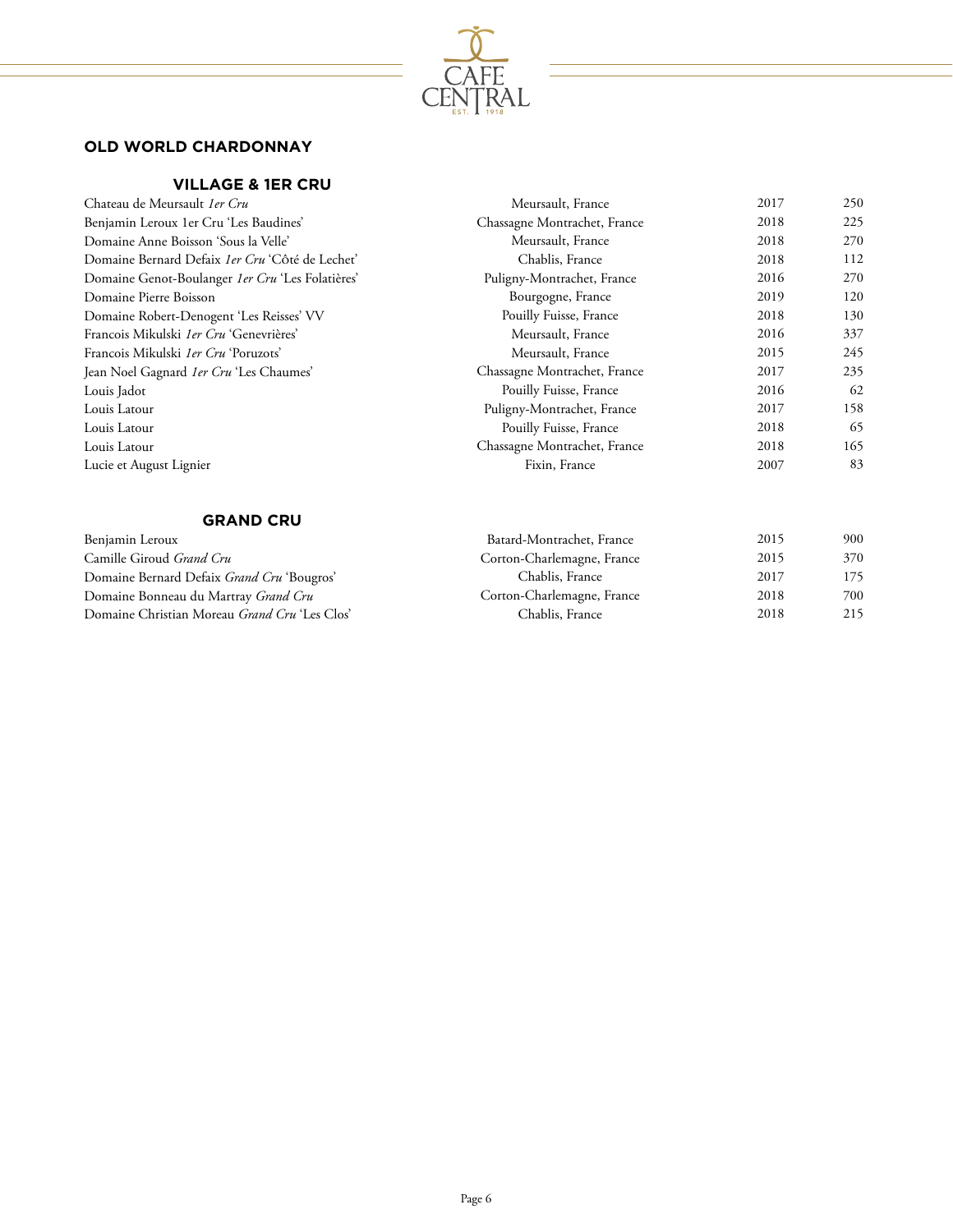

**North American Red Wines**

# **PINOT NOIR**

#### **CENTRAL COAST**

| Au Bon Climat 'La Bauge'        | Santa Maria Valley, California    | 2015 | 71  |
|---------------------------------|-----------------------------------|------|-----|
| Belle Glos Clark & Telephone    | Santa Barbara, California         | 2020 | 85  |
| Bevan 'Rita's Crown Vineyard'   | Santa Rita Hills, California      | 2016 | 136 |
| Dierberg Vineyard               | Santa Maria Valley, California    | 2007 | 82  |
| Laetitia                        | Arroyo Grande, California         | 2015 | 60  |
| Longoria 'Bien Nacido Vineyard' | Santa Maria Valley, California    | 2001 | 77  |
| Morgan 'Double L Vineyard'      | Santa Lucia Highlands, California | 2013 | 113 |
| Morgan 'Twelve Clones'          | Santa Lucia Highlands, California | 2017 | 70  |
| Mount Eden Vineyards            | Santa Cruz Mountains, California  | 2012 | 165 |
| Richard G. Petersons            | Santa Lucia Highlands, California | 2018 | 130 |
| Sea Smoke 'Southing' 1.5 Lt.    | Santa Rita Hills, California      | 2019 | 340 |
| Sea Smoke 'Ten'                 | Santa Rita Hills, California      | 2019 | 175 |
| Talbott 'Sleepy Hollow'         | Santa Lucia Highlands, California | 2014 | 70  |
| Wild Horse 'Cheval Sauvage'     | Santa Maria Valley, California    | 2007 | 105 |
|                                 |                                   |      |     |

#### **SONOMA, NAPA, MARIN**

| Cakebread 'Two Creeks Vineyard'       | Anderson Valley, California      | 2018 | 110 |
|---------------------------------------|----------------------------------|------|-----|
| Cherry Pie                            | Carneros, California             | 2018 | 60  |
| Clos Du Val                           | Carneros, California             | 2015 | 70  |
| Crossbarn by Paul Hobbs               | Sonoma, California               | 2019 | 80  |
| Cutrer                                | Sonoma, California               | 2007 | 86  |
| Dumol 'Ryan'                          | Russian River Valley, California | 2014 | 169 |
| Dumol Estate                          | Russian River Valley, California | 2016 | 175 |
| Dutton Goldfield 'McDougall Vineyard' | Sonoma, California               | 2005 | 100 |
| En Route                              | Russian River Valley, California | 2019 | 116 |
| Failla, Sonoma Coast                  | Sonoma, California               | 2018 | 78  |
| Flowers                               | Sonoma, California               | 2017 | 104 |
| Gary Farrell                          | Russian River Valley, California | 2014 | 87  |
| Goldeneye                             | Anderson Valley, California      | 2019 | 109 |
| Goldeneye, Gowen Creek                | Anderson Valley, California      | 2017 | 140 |
| Goldeneye 'Ten Degrees'               | Anderson Valley, California      | 2015 | 208 |
| J Vineyards                           | Russian River Valley, California | 2016 | 77  |
| Kistler                               | Russian River Valley, California | 2019 | 119 |
| Kosta Browne                          | Sonoma Coast, California         | 2017 | 191 |
| Kosta Browne                          | Russian River Valley, California | 2018 | 195 |
| Kosta Browne 'Cerise Vineyard'        | Anderson Valley, California      | 2017 | 300 |
| Kosta Browne 'Gaps Crown Vineyard'    | Sonoma Coast, California         | 2018 | 250 |
| MacPhail                              | Sonoma Coast, California         | 2012 | 82  |
| Maldonado 'Parr Vineyard'             | Sonoma County, California        | 2012 | 89  |
| Merry Edwards                         | Sonoma Coast, California         | 2014 | 118 |
| Merry Edwards                         | Russian River Valley, California | 2014 | 133 |
| Merry Edwards 'Klopp Ranch'           | Russian River Valley, California | 2015 | 197 |
| Merry Edwards 'Meredith Estate'       | Sonoma, California               | 2006 | 153 |
| Merry Edwards 'Olivet Lane'           | Russian River Valley, California | 2015 | 170 |
| Merry Edwards 'Tobias Glen'           | Russian River Valley, California | 2004 | 158 |
| Merryvale                             | Carneros, California             | 2016 | 71  |
| Orin Swift 'Slander'                  | Santa Helena, California         | 2017 | 103 |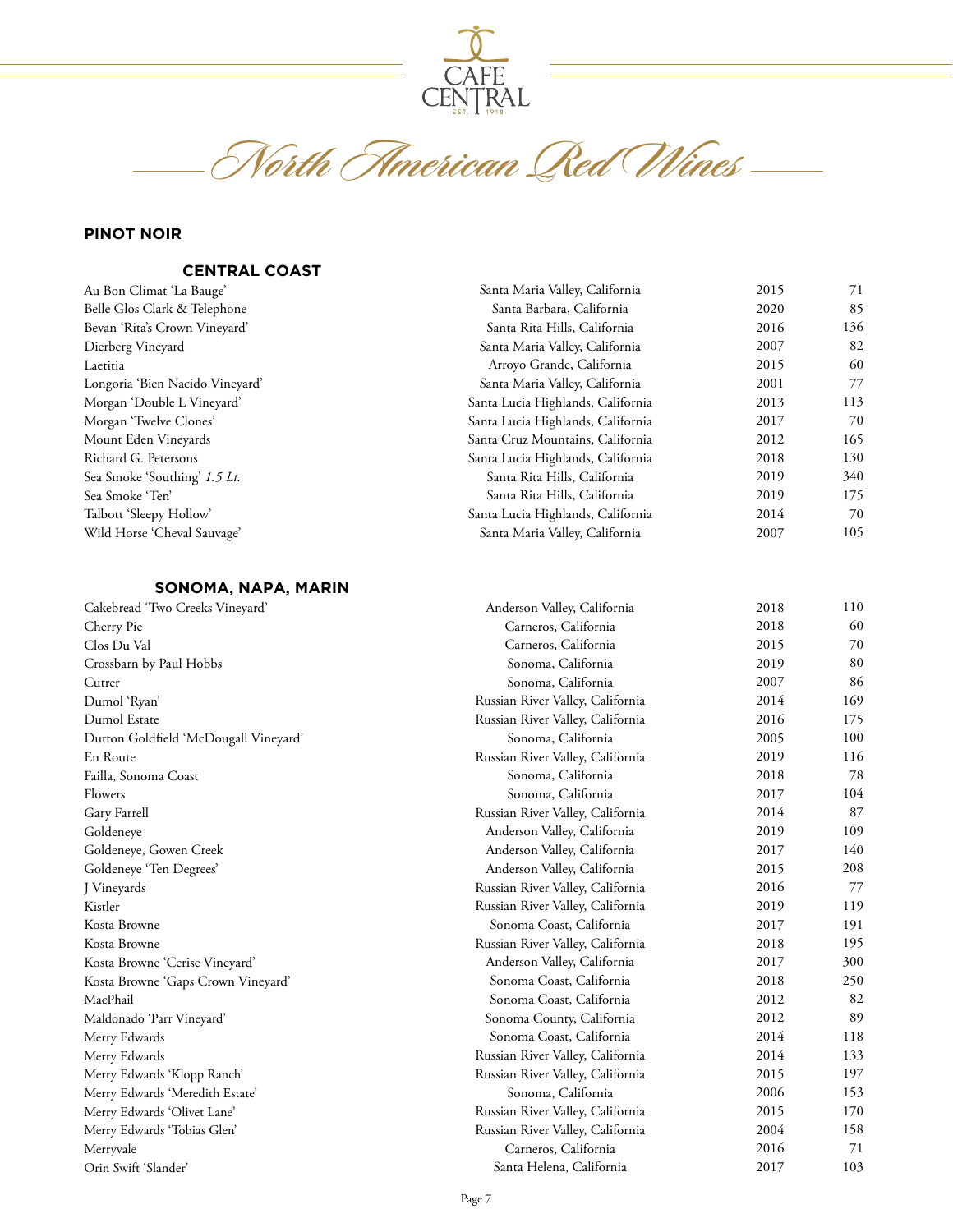

# **SONOMA, NAPA, MARIN** *(CONT.)*

| Patz & Hall                                   | Sonoma, California               | 2016 | 79  |
|-----------------------------------------------|----------------------------------|------|-----|
| Paul Hobbs                                    | Russian River Valley, California | 2018 | 133 |
| Paul Hobbs 'Gold Rock Vineyard'               | Sonoma County, California        | 2017 | 160 |
| Paul Hobbs Katherine Lindsey Estate           | Russian River Valley, California | 2018 | 220 |
| Renteria, Knittel Vineyard                    | Carneros, California             | 2004 | 79  |
| Rivers-Marie                                  | Sonoma, California               | 2019 | 85  |
| Rivers-Marie 'Silver Eagle Vineyard'          | Sonoma, California               | 2019 | 145 |
| Robert Sinskey                                | Carneros, California             | 2016 | 88  |
| Rochioli Estate                               | Russian River Valley, California | 2018 | 155 |
| Rochioli 'Little Hill'                        | Russian River Valley, California | 2016 | 175 |
| Sanglier Emilia's Cuvée                       | Sonoma County, California        | 2014 | 92  |
| Sean Thackrey 'Andromeda' Devil's Gulch Ranch | Marin County, California         | 2004 | 146 |
| Seaview Ridge, Flowers Vineyard               | Sonoma Coast, California         | 2012 | 125 |
| The Calling                                   | Russian River Valley, California | 2018 | 62  |
| Waugh Cellars                                 | Russian River Valley, California | 2006 | 153 |
| William Selyem                                | Russian River Valley, California | 2016 | 180 |
| ZD                                            | Carneros, California             | 2019 | 100 |
|                                               |                                  |      |     |

#### **OREGON**

| Argyle, Reserve                | Willamette Valley, Oregon     | 2017 | 80  |
|--------------------------------|-------------------------------|------|-----|
| Bergstrom Cumberland           | Willamette Valley, Oregon     | 2019 | 87  |
| Cristom 'Jessie'               | Willamette Valley, Oregon     | 2014 | 105 |
| Domaine Drouhin 'Laurene'      | Willamette Valley, Oregon     | 2017 | 119 |
| Domaine Roy & Fils 'Incline'   | Dundee Hills, Oregon          | 2018 | 85  |
| Domaine Serene 'Yamhill Cuvée' | Willamette Valley, Oregon     | 2017 | 87  |
| Evening Land 'Seven Springs'   | Seven Springs Vinyard, Oregon | 2014 | 98  |
| Expression 44                  | Zena Crown Vineyard, Oregon   | 2010 | 81  |
| Eyrie Vineyards                | Willamette Valley, Oregon     | 2014 | 70  |
| Eyrie 'Outcrop Vineyard'       | Dundee Hills, Oregon          | 2016 | 102 |
| Ken Wright 'Latchkey Vineyard' | Dundee Hills, Oregon          | 2015 | 123 |
| Merriman 'Cummins Road'        | Yamhill Valley, Oregon        | 2014 | 40  |
| Patricia Green, Reserve        | Willamette Valley, Oregon     | 2020 | 62  |
|                                |                               |      |     |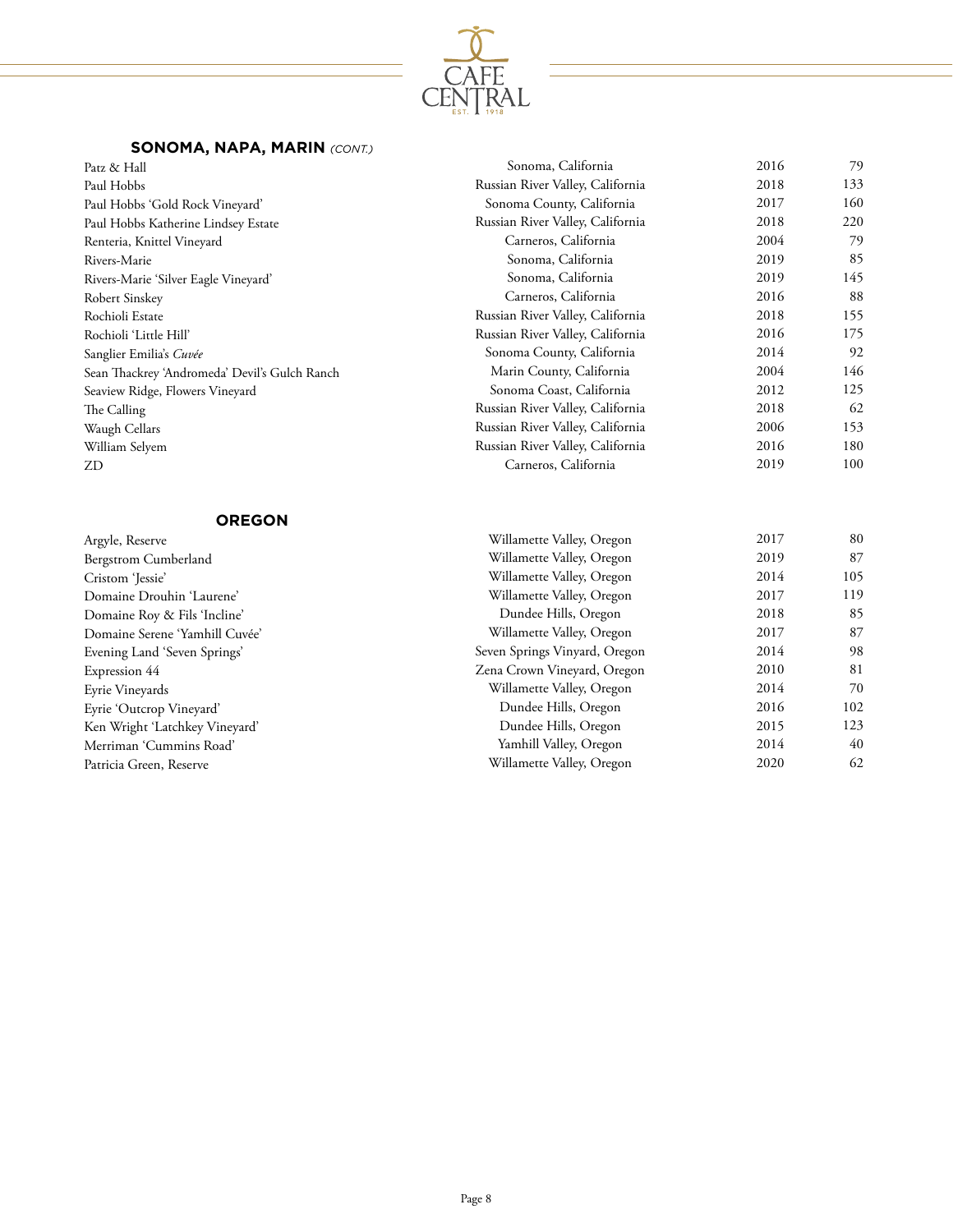

# **SYRAH**

| Colgin Cellars, IX Estate        | Napa Valley, California          | 2015 | 610 |
|----------------------------------|----------------------------------|------|-----|
| Darioush 'Signature'             | Napa Valley, California          | 2013 | 158 |
| Davis Family                     | Russian River Valley, California | 2011 | 79  |
| Dumol                            | Russian River Valley, California | 2013 | 113 |
| Enkidu                           | Russian River Valley, California | 2010 | -69 |
| Kamen                            | Napa Valley, California          | 2004 | 130 |
| Kongsgaard                       | Napa Valley, California          | 2016 | 330 |
| Krupp Brothers 'Blackbart Stage' | Napa Valley, California          | 2008 | 105 |
| Martinelli 'Terra Felice'        | Russian River Valley, California | 2016 | 96  |
| Ramey                            | Sonoma Coast, California         | 2014 | 78  |
| Royal City 'K Vinters'           | Stoneridge Vineyards, Washington | 2015 | 245 |
| Shafer 'Relentless'              | Napa Valley, California          | 2011 | 164 |
|                                  |                                  |      |     |

## **PETITE SYRAH**

| Stag's Leap | Napa Valley, California | 2017 | 70 |
|-------------|-------------------------|------|----|
| Turley      | Napa Valley, California | 2017 | 72 |

# **OTHER REDS**

|                                      | Santa Cruz, California        | 2012 | 86  |
|--------------------------------------|-------------------------------|------|-----|
| Boony Doon 'Le Cigare Volant'        |                               |      |     |
| Crane Assembly 'Disciples'           | Napa Valley, California       | 2018 | 90  |
| Crane Assembly 'El Coco'             | Napa Valley, California       | 2019 | 150 |
| Daou 'Bodyguard'                     | Paso Robles, California       | 2018 | 69  |
| Delille Cellars 'Doyenne AIX'        | Columbia Valley, Washington   | 2009 | 102 |
| Krupp Brothers 'The Doctor'          | Napa Valley, California       | 2016 | 175 |
| Melee, Grenache                      | Napa Valley, California       | 2012 | 68  |
| Orin Swift 'Abstract'                | Napa Valley, California       | 2019 | 70  |
| Orin Swift 'Eight Years in Desert'   | Napa Valley, California       | 2019 | 94  |
| Orin Swift 'Machete'                 | Napa Valley, California       | 2019 | 107 |
| Robert Mondavi 'Maestro'             | Napa Valley, California       | 2017 | 62  |
| Showket Vineyards, <i>Sangiovese</i> | Napa Valley, California       | 2005 | 66  |
| Venge Vineyard 'Scout's Honor'       | Napa Valley, California       | 2017 | 78  |
| Villa Toscana 'Montepulciano'        | Shenandoah Valley, California | 2009 | 77  |
|                                      |                               |      |     |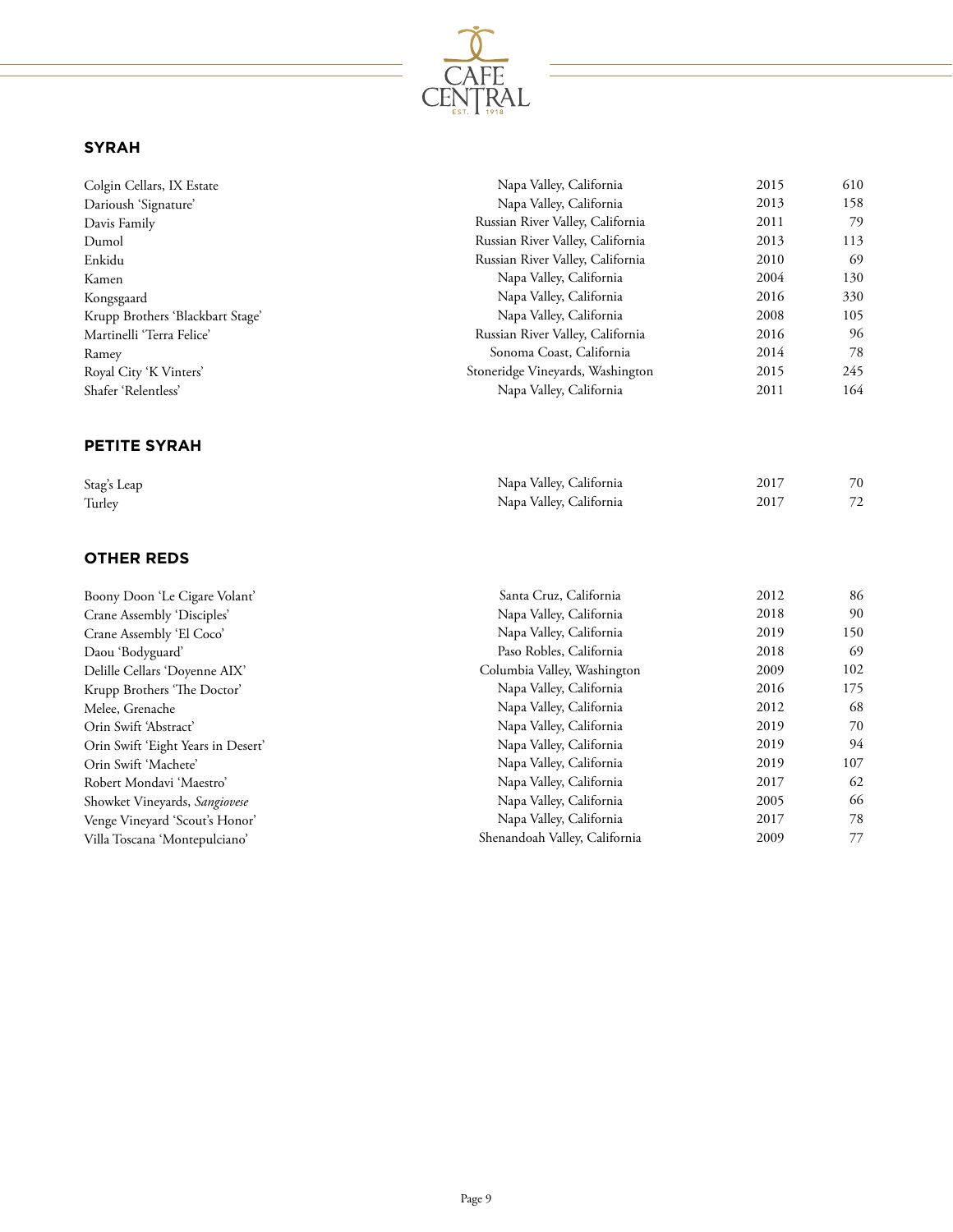

# **CABERNET SAUVIGNON**

**NAPA** 

| Alejandro Bulgheroni                 | Napa Valley, California          | 2016 | 520 |
|--------------------------------------|----------------------------------|------|-----|
| Alejandro Bulgheroni 'Lithology'     | Napa Valley, California          | 2019 | 245 |
| Alpha Omega                          | Napa Valley, California          | 2018 | 200 |
| Alpha Omega 'ERA'                    | Napa Valley, California          | 2018 | 725 |
| Altamura                             | Napa Valley, California          | 2016 | 185 |
| Amizetta 'Estate Reserve'            | Conn Valley, California          | 2004 | 164 |
| Argot 'Starstruck'                   | Napa Valley, California          | 2016 | 150 |
| Arietta                              | Napa Valley, California          | 2017 | 275 |
| Barlow                               | Calistoga, California            | 2015 | 90  |
| <b>Bella Union</b>                   | Napa Valley, California          | 2018 | 87  |
| Brandlin                             | Mount Veeder, California         | 2014 | 125 |
| Bryant Family 'DB4'                  | Pritchard Hill, California       | 2009 | 258 |
| Cade                                 | Howell Mountain, California      | 2017 | 197 |
| Cade 'Reserve'                       | Howell Mountain, California      | 2015 | 371 |
| Cakebread Cellars                    | Napa Valley, California          | 2018 | 154 |
| Cakebread Cellars 'Benchland'        | Napa Valley, California          | 2017 | 210 |
| Cakebread Cellars 'Dancing Bear'     | Howell Mountain, Napa Valley     | 2017 | 290 |
| Cardinale                            | Napa Valley, California          | 2012 | 450 |
| Cardinale                            | Napa Valley, California          | 2018 | 650 |
| Cavus                                | Stag's Leap District, California | 2014 | 210 |
| Caymus                               | Napa Valley, California          | 2020 | 175 |
| Chappellet Vineyard                  | Napa Valley, California          | 2018 | 118 |
| Château Montelena                    | Napa Valley, California          | 2018 | 125 |
| Château Montelena Estate             | Calistoga, California            | 2017 | 250 |
| Chimney Rock                         | Stag's Leap District, California | 2018 | 190 |
| Cliff Lede                           | Stag's Leap District, California | 2018 | 144 |
| Clos du Val                          | Napa Valley, California          | 2015 | 91  |
| Colgin                               | Napa Valley, California          | 2011 | 832 |
| Crossbarn by Paul Hobbs              | Napa Valley, California          | 2016 | 102 |
| Crossroads by Rudd                   | Oakville, California             | 2016 | 165 |
| Crossroads by Rudd                   | Oakville, California             | 2017 | 155 |
| Crossroads by Rudd                   | Oakville, California             | 2018 | 157 |
| Darioush II                          | Napa Valley, California          | 2018 | 585 |
| David Arthur Elevation 1147          | Rutheford, California            | 2016 | 375 |
| Double Diamond                       | Oakville, California             | 2018 | 150 |
| Double Diamond                       | Oakville, California             | 2019 | 150 |
| Duckhorn Vineyards                   | Napa Valley, California          | 2019 | 132 |
| Dunn Vineyard                        | Howell Mountain, California      | 2015 | 281 |
| Dunn Vineyard 1.5 Lt.                | Howell Mountain, California      | 2016 | 650 |
| <b>Ehlers Estate</b>                 | St. Helena, California           | 2017 | 98  |
| Eisele Vineyard                      | Napa Valley, California          | 2016 | 820 |
| Far Niente                           | Napa Valley, California          | 2017 | 212 |
| Far Niente 'Oakville'                | Oakville, California             | 2017 | 355 |
| Far Niente 'Oakville' Cave Selection | Oakville, California             | 2012 | 450 |
| Far Niente 'Oakville' Cave Selection | Oakville, California             | 2013 | 450 |
| Far Niente 'Oakville' Cave Selection | Oakville, California             | 2014 | 450 |
| Far Niente 'Oakville' Cave Selection | Oakville, California             | 2015 | 490 |
| Far Niente 'Oakville' Cave Selection | Oakville, California             | 2016 | 475 |
| Faust                                | Napa Valley, California          | 2019 | 124 |
| Faust 'The Pact'                     | Coombsville, California          | 2017 | 150 |
| Franciscan 'Stylus'                  | Oakville, California             | 2009 | 175 |
| Frisson                              | Diamond Mountain, California     | 2015 | 224 |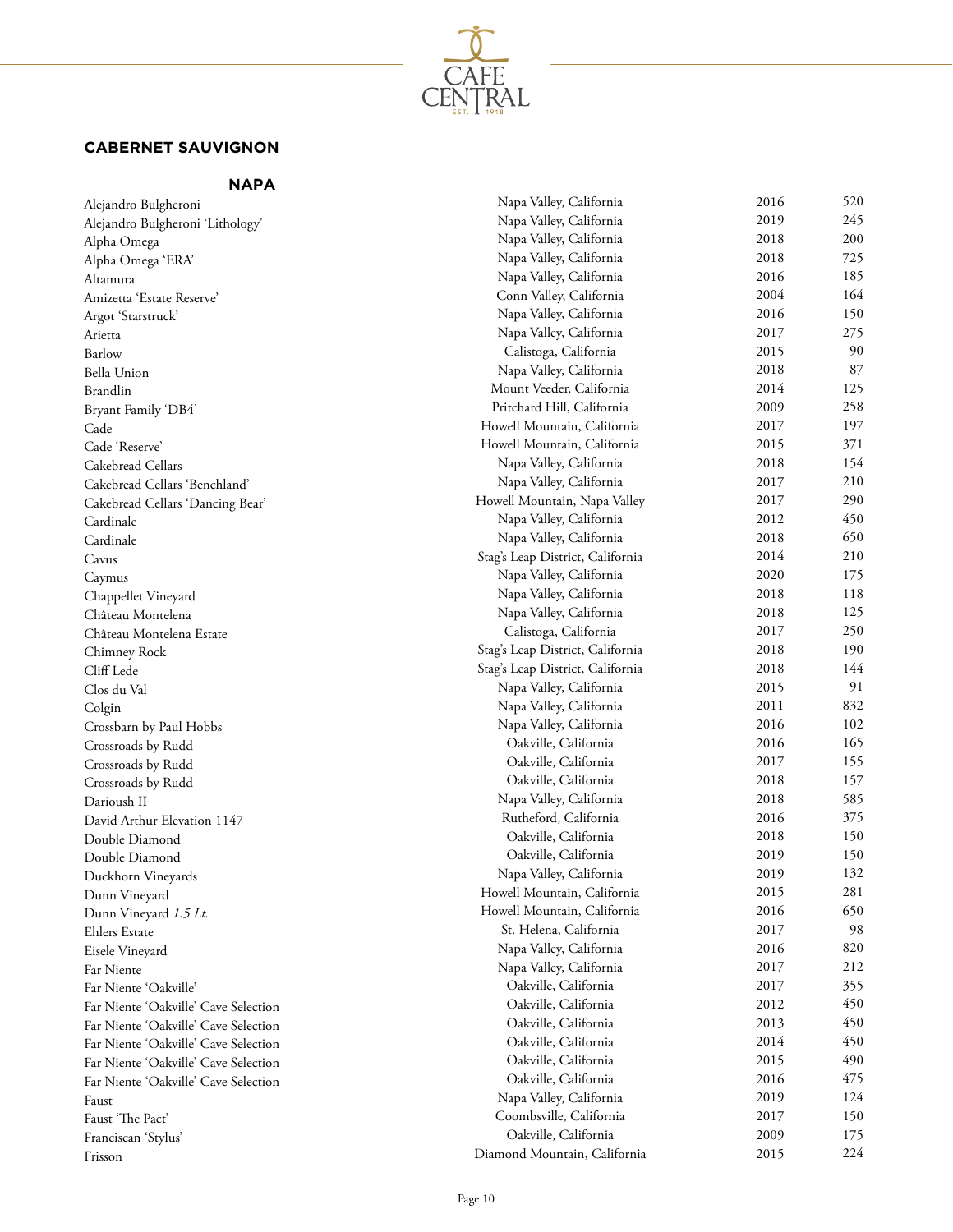

| Frog's Leap                                                | Rutherford, California                             | 2016 | 116  |
|------------------------------------------------------------|----------------------------------------------------|------|------|
| Gemstone Alluvial Selection                                | Yountville, California                             | 2016 | 290  |
| Ghostblock 'Estate'                                        | Oakville, California                               | 2019 | 150  |
| Groth                                                      | Oakville, California                               | 2017 | 114  |
| Heitz Cellar                                               | St Helena, California                              | 2016 | 135  |
| Heitz Cellar 'Martha's Vineyard'                           | St Helena, California                              | 2009 | 435  |
| Heitz Cellar 'Trailside Vineyard'                          | St Helena, California                              | 2004 | 230  |
| Heitz Cellar 'Trailside Vineyard'                          | St Helena, California                              | 2013 | 222  |
| Heitz Cellar 'Trailside Vineyard' 1.5 Lt.                  | St Helena, California                              | 2014 | 550  |
| Hensley Family                                             | Rutherford, California                             | 2010 | 88   |
| Hess Collection                                            | Mount Veeder, California                           | 2014 | 130  |
| Highest Beauty 'To Kalon'                                  | Oakville, California                               | 2018 | 500  |
| Honig                                                      | Napa Valley, California                            | 2019 | 78   |
| Honig 'Bartolucci'                                         | Napa Valley, California                            | 2015 | 190  |
| Honig 'Bartolucci'                                         | Napa Valley, California                            | 2016 | 200  |
| Honig 'Bartolucci'                                         | Napa Valley, California                            | 2017 | 170  |
| Hourglass 'Blueline Vineyards'                             | Napa Valley, California                            | 2018 | 245  |
| Hundred Acre 'Wrait'                                       | Napa Valley, California                            | 2016 | 1050 |
| Janzen 'Beckstoffer to Kalon'                              | Oakville, California                               | 2017 | 350  |
| Joseph Phelps                                              | Napa Valley, California                            | 2018 | 135  |
| Laird Family Estate 'Flat Rock'                            | Napa Valley, California                            | 2012 | 148  |
| Laird Family Estate 'Mast Ranch'                           | Napa Valley, California                            | 2015 | 118  |
| Larkmead Estate                                            | Napa Valley, California                            | 2012 | 200  |
| Lewelling Vineyards                                        | St. Helena, California                             | 2012 | 149  |
| Lewis Cellars                                              | Napa Valley, California                            | 2018 | 188  |
| Lewis Cellars 'Mason's'                                    | Napa Valley, California                            | 2016 | 123  |
| Lewis Cellars - RSRV                                       | Napa Valley, California                            | 2017 | 320  |
| Liparita                                                   | Napa Valley, California                            | 2012 | 96   |
| Livingston Moffett, Estate                                 | St Helena, California                              | 2001 | 175  |
| Long Meadow Ranch                                          | Napa Valley, California                            | 2014 | 90   |
| Long Vineyards                                             | Pritchard Hill, California                         | 2000 | 114  |
|                                                            | Mount Veeder, California                           | 2016 | 235  |
| Mayacamas<br>Meadowcroft Mount Veeder                      | Mount Veeder, California                           | 2016 | 125  |
| Memento Mori                                               | Napa Valley, California                            | 2019 | 545  |
|                                                            | Oakville, California                               | 2010 | 230  |
| Meyer Family 'Bonny's Vineyard'                            | Oakville, California                               | 2015 | 101  |
| Meyer Family 'Spitfire'                                    | Napa Valley, California                            | 2016 | 134  |
| Miner 'Stagecoach'                                         |                                                    | 2012 | 175  |
| Modus Operandi                                             | Napa Valley, California<br>Napa Valley, California | 2017 | 105  |
| Modus Operandi 'Vicarious'                                 | Napa Valley, California                            | 2018 | 87   |
| Mt. Veeder                                                 | Rutherford, California                             | 2019 | 195  |
| Nickel & Nickel 'CC Ranch'                                 | Rutherford, California                             | 2016 | 225  |
| Nickel & Nickel 'CC Ranch'<br>Nickel & Nickel 'Rock Cairn' | Rutherford, California                             | 2015 | 175  |
|                                                            | Oakville, California                               | 2017 | 187  |
| Nickel & Nickel 'Sullenger'                                | Mount Veeder, California                           | 2014 | 252  |
| O'Shaughnessy                                              | Howell Mountain, California                        | 2017 | 192  |
| O'Shaughnessy                                              | Oakville, California                               | 1998 | 128  |
| Oakford Vineyards                                          | Red Hills Lake County, California                  | 2017 | 67   |
| Obsidian Ridge                                             |                                                    | 2019 | 218  |
| Orin Swift 'Mercury Head'                                  | Napa Valley, California                            | 2018 | 93   |
| Orin Swift 'Palermo'                                       | Napa Valley, California                            | 2018 | 260  |
| Palmaz                                                     | Napa Valley, California<br>Oakville, California    | 2015 | 150  |
| Paradigm                                                   |                                                    | 2015 | 245  |
| Paul Hobbs                                                 | Napa Valley, California                            |      |      |
| Paul Hobbs 'Beckstoffer Dr. Crane Vineyard'                | Oakville, California                               | 2015 | 484  |
| Paul Hobbs 'Beckstoffer Nathan Combs'                      | Oakville, California                               | 2015 | 669  |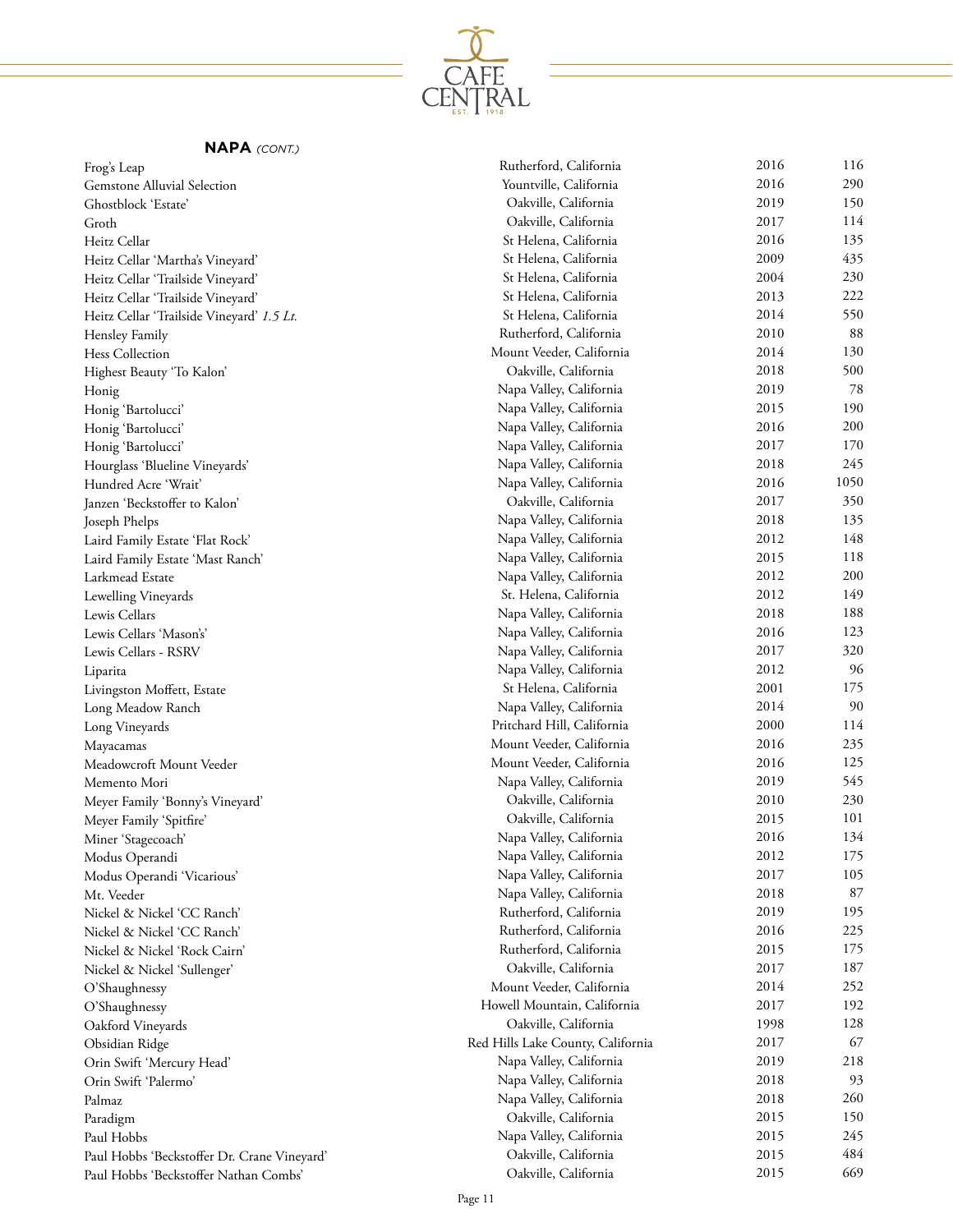

#### Pedras

| Pedras                                    | Napa Valley, California         | 2012 | 140  |
|-------------------------------------------|---------------------------------|------|------|
| Penfolds 'Bin 704'                        | Napa Valley, California         | 2018 | 135  |
| Penfolds 'Bin 98' Quantum                 | Napa Valley, California         | 2018 | 1100 |
| Plumpjack, Estate                         | Oakville, California            | 2018 | 250  |
| Pride Mountain Vineyards                  | Napa Valley, California         | 2018 | 150  |
| Pride Mountain Vineyards Reserve          | Napa Valley, California         | 2016 | 300  |
| Pride Mountain Vineyards 1.5 Lt.          | Napa Valley, California         | 2017 | 320  |
| Priest Ranch                              | Napa Valley, California         | 2014 | 88   |
| Prime Solum 'Brokenrock Vineyard'         | Napa Valley, California         | 2013 | 80   |
| Purlieu 'Le Pich'                         | Napa Valley, California         | 2017 | 92   |
| Purlieu 'Beckstoffer Georges III'         | Napa Valley, California         | 2018 | 345  |
| Ramey                                     | Napa Valley, California         | 2014 | 110  |
| Ramey 'Pedregal Vineyard'                 | Oakville, California            | 2013 | 326  |
| <b>Ristow Estate</b>                      | Napa Valley, California         | 2002 | 114  |
| Robert Mondavi 'Oakville'                 | Oakville, California            | 2014 | 121  |
| Robert Mondavi 'The Reserve' To Kalon     | Oakville, California            | 2015 | 225  |
| Rocca, Family Vineyards                   | Napa Valley, California         | 2005 | 135  |
| Rombauer                                  | Napa Valley, California         | 2016 | 129  |
| Rombauer Diamond Selection                | Napa Valley, California         | 2016 | 230  |
| Ron McGinnis Reserva                      | Rutherford, California          | 2014 | 176  |
| Rudd 'Samantha's'                         | Oakville, California            | 2015 | 350  |
| Rudd 'Samantha's'                         | Oakville, California            | 2016 | 360  |
| Rudd 'Samantha's'                         | Oakville, California            | 2017 | 350  |
| Scarecrow M. Etain                        | Rutherford, California          | 2018 | 350  |
| Schrader - CCS 'To Kalon'                 | Oakville, California            | 2009 | 750  |
| Schrader - CCS 'To Kalon'                 | Oakville, California            | 2019 | 770  |
| Schrader - GIII 'Beckstoffer Georges III' | Rutherford, California          | 2008 | 750  |
| Schrader - LPV 'Las Piedras'              | Oakville, California            | 2018 | 830  |
| Schrader - LPV 'Las Piedras'              | Oakville, California            | 2019 | 810  |
| Schrader - RBS 'To Kalon'                 | Oakville, California            | 2017 | 678  |
| Schrader - RBS 'To Kalon'                 | Oakville, California            | 2019 | 770  |
| Schrader - T-6 'To Kalon'                 | Oakville, California            | 2005 | 840  |
| Schrader - T-6 'To Kalon'                 | Oakville, California            | 2018 | 750  |
| Schrader - T-6 'To Kalon'                 | Oakville, California            | 2019 | 775  |
| Schweiger                                 | Spring Mountain, California     | 2003 | 110  |
| Sequoia Grove                             | St. Helena, California          | 2017 | 84   |
| Shafer 'One Point Five'                   | Stags Leap District, California | 2014 | 175  |
| Showket Vineyards                         | Napa Valley, California         | 2006 | 105  |
| Silver Oak                                | Napa Valley, California         | 2017 | 229  |
| Silver Stag                               | Napa Valley, California         | 2002 | 131  |
| Silverado Vineyards                       | Napa Valley, California         | 2016 | 91   |
| Silverado Vineyards 'Solo'                | Stags Leap District, California | 2003 | 150  |
| Snowden                                   | Napa Valley, California         | 1998 | 200  |
| Spottswood Estate Winery                  | St. Helena, California          | 2013 | 304  |
| Stag's Leap                               | Napa Valley, California         | 2018 | 82   |
| Stag's Leap 'Artemis'                     | Napa Valley, California         | 2019 | 126  |
| Stag's Leap 'Cask 23'                     | Napa Valley, California         | 2016 | 400  |
| Stag's Leap 'Cask23' 1.5 Lt.              | Napa Valley, California         | 2014 | 950  |
| Stag's Leap 'Fay'                         | Napa Valley, California         | 2011 | 240  |
| Stag's Leap 'SLV'                         | Napa Valley, California         | 2008 | 214  |
| Staglin, Estate                           | Rutherford, California          | 2010 | 304  |
| Stanton Vineyards                         | Oakville, California            | 2009 | 140  |
| Steltzner, Vineyards                      | Napa Valley, California         | 2012 | 82   |
| Tor                                       | Oakville, California            | 2011 | 147  |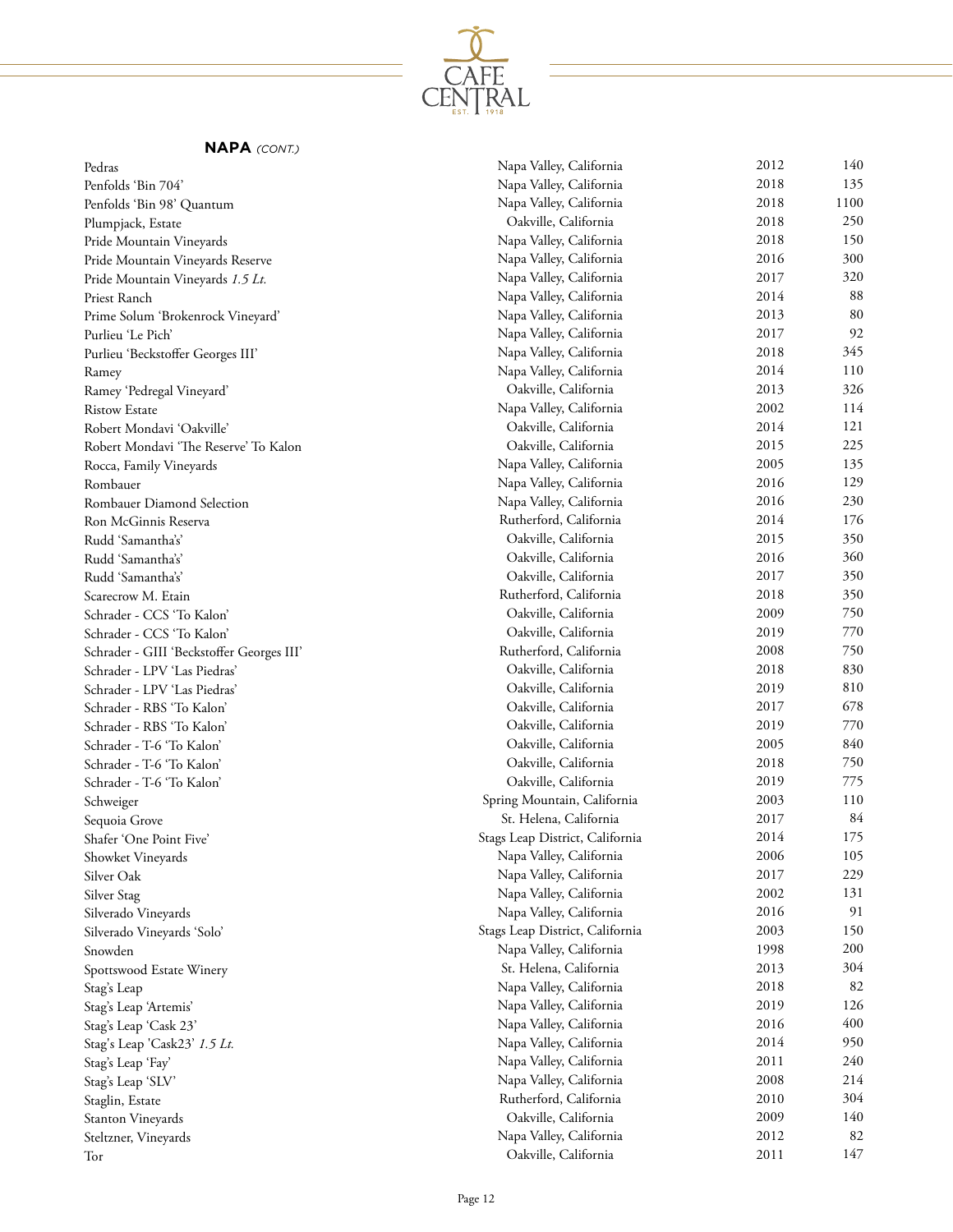

| Trefethen 'Halo'            | Oakville, California     | 2013 | 410 |
|-----------------------------|--------------------------|------|-----|
| Turnbull                    | Napa Valley, California  | 2019 | 115 |
| Turnbull 'Reserve'          | Oakville, California     | 2018 | 160 |
| <b>Ulysses</b>              | Napa Valley, California  | 2015 | 250 |
| Vineyard 29 <i>Cru</i>      | Napa Valley, California  | 2016 | 120 |
| Vinoce, Solar Hill, Reserve | Mount Veeder, California | 2003 | 142 |
| ZD                          | Napa Valley, California  | 2017 | 104 |
|                             |                          |      |     |

#### **SONOMA**

| A. Rafanelli                                | Sonoma, California           | 2015 | 110 |
|---------------------------------------------|------------------------------|------|-----|
| Chalk Hill                                  | Sonoma, California           | 2006 | 125 |
| Enkidu 'Anu'                                | Sonoma, California           | 2012 | 106 |
| Jordan                                      | Alexander Valley, California | 2017 | 106 |
| Kamen 'Estate' 6 Lt.                        | Sonoma, California           | 2003 | 855 |
| Laurel Glen                                 | Sonoma, California           | 2003 | 100 |
| Peter Michael Winery 'L'Espirit Des Pavots' | Knights Valley, California   | 2014 | 196 |
| Rodney Strong, Rockaway                     | Alexander Valley, California | 2013 | 140 |
| Sebastiani 'Cherryblock'                    | Sonoma Valley, California    | 2016 | 230 |
| Silver Oak                                  | Alexander Valley, California | 2017 | 149 |
| Simi Winery                                 | Alexander Valley, California | 2017 | 44  |
| Simi Winery 'Landslide'                     | Alexander Valley, California | 2016 | 71  |
| Stonestreet                                 | Alexander Valley, California | 2016 | 79  |
| Stuhmuller Vinyard                          | Alexander Valley, California | 2013 | 90  |

## **PASO ROBLES, SANTA CRUZ MOUNTAINS, LIVERMORE**

| Austin Hope         | Paso Robles, California          | 2020 | 72  |
|---------------------|----------------------------------|------|-----|
| Austin Hope Reserve | Paso Robles, California          | 2018 | 180 |
| <b>DAOU</b>         | Paso Robles, California          | 2020 | 50  |
| DAOU 'Reserve'      | Paso Robles, California          | 2019 | 85  |
| J. Lohr 'Carol's'   | Paso Robles, California          | 2013 | 105 |
| Justin              | Paso Robles, California          | 2018 | 75  |
| Kathryn Kennedy     | Santa Cruz Mountains, California | 2002 | 288 |
| Martin Ray          | Santa Cruz Mountains, California | 2000 | 103 |
| Wente               | Livermore Valley, California     | 2018 | 48  |
|                     |                                  |      |     |

#### **WASHINGTON STATE**

| Doubleback       | Walla Walla Valley, Washington | 2013 | 195. |
|------------------|--------------------------------|------|------|
| Leonetti Cellars | Walla Walla Valley, Washington | 2014 | 230  |
| Leonetti Cellars | Walla Walla Valley, Washington | 2016 | 238  |
| Pepper Bridge    | Walla Walla Valley, Washington | 2010 | 100  |
| Vin Du Lac       | Columbia Valley, Washington    | 2009 | 52   |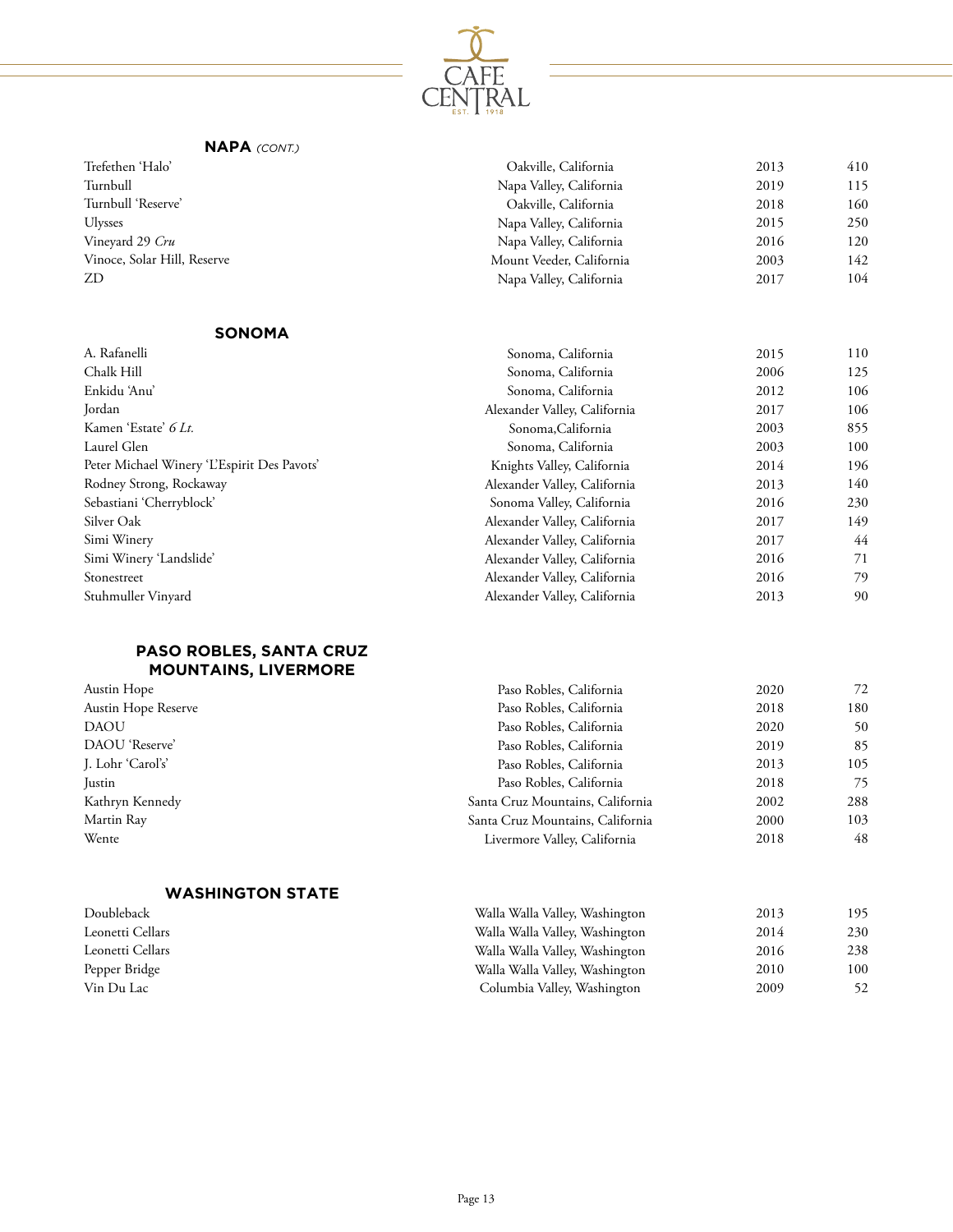

# **MERITAGE / BORDEAUX STYLE BLENDS**

# **NAPA**

| Amizetta 'Complexity'                                 | Conn Valley, California     | 2004 | 83         |
|-------------------------------------------------------|-----------------------------|------|------------|
| Amouse Bouche                                         | Napa Valley, California     | 2016 | 365        |
| Arietta 'H Block'                                     | Coombsville, California     | 2006 | 259        |
| Arietta 'Quartet'                                     | Coombsville, California     | 2019 | 137        |
| <b>Barlow Barrouge</b>                                | Calistoga, California       | 2015 | 80         |
| Beringer 'Quantum'                                    | Napa Valley, California     | 2015 | 69         |
| Bevan Cellars 'EE'                                    | Oakville, California        | 2016 | 380        |
| Bevan Cellars 'Ontongeny'                             | Oakville, California        | 2017 | 227        |
| Bevan Cellars 'Sugarloaf'                             | Napa Valley, California     | 2018 | 360        |
| Bond 'Pluribus'                                       | Spring Mountain, California | 2016 | 1050       |
| Bond 'Vecina'                                         | Oakville, California        | 2015 | 916        |
| <b>Brand Propietary</b>                               | Pritchard Hill, California  | 2015 | 400        |
| Bryant Family 'DB-4'                                  | Pritchard Hill, California  | 2011 | 249        |
| Cain Concept 'The Benchland'                          | Napa Valley, California     | 2008 | 171        |
| Cain Concept 'The Benchland'                          | Napa Valley, California     | 2009 | 130        |
| Cain Concept 'The Benchland' 3 Lt.                    | Napa Valley, California     | 2005 | 900        |
| Cain Cuvée 'NV 14'                                    | Napa Valley, California     | 2014 | 74         |
| Cain Five                                             | Spring Mountain, California | 2012 | 214        |
| Caldwell Vineyard "Rocket Science'                    | Napa Valley, California     | 2008 | 81         |
| Chappellet, Moutain Cuvée                             | Napa Valley, California     | 2019 | 82         |
| Christian Mouiex 'Dominus'                            | Yountville, California      | 1991 | 450        |
| Continuum                                             | Pritchard Hill, California  | 2017 | 365        |
| Crichton Hall 'Reflexion'                             | Napa Valley, California     | 2002 | 150        |
| David Arthur 'Meritaggio'                             | Napa Valley, California     | 2014 | 97         |
| Dragons Tooth 'Trefethen'                             | Napa Valley, California     | 2015 | 154        |
| Duckhorn 'Howell Mountain'                            | Howell Mountain, California | 2012 | 165        |
| Duckhorn 'The Discussion'                             | Napa Valley, California     | 2012 | 239        |
| Episode                                               | Napa Valley, California     | 2013 | 300        |
| Favia 'Carbone'                                       | Napa Valley, California     | 2017 | 160        |
| Futo 'OV/SL'                                          | Napa Valley, California     | 2014 | 478        |
| Futo Wines 'Ovid'                                     | Napa Valley, California     | 2014 | 550        |
| Futo Wines 'Ovid'                                     |                             | 2016 | 680        |
| Girard 'Artistry'                                     | Napa Valley, California     | 2014 | 90         |
|                                                       | Napa Valley, California     |      | 200        |
| Gundlach Bundschu 'Vintage Reserve'<br>Harland Estate | Sonoma, California          | 2018 |            |
|                                                       | Oakville, California        | 2016 | 2300       |
| <b>High Dive</b>                                      | Napa Valley, California     | 2015 | 170        |
| Hourglass 'HG-III'                                    | Napa Valley, California     | 2019 | 125<br>110 |
| Hyde De Villaine                                      | Carneros, California        | 2002 |            |
| Joseph Phelps 'Insignia'                              | Napa Valley, California     | 2018 | 515        |
| JKathryn Kennedy 'Lateral'                            | Napa Valley, California     | 2013 | 110        |
| Melka - Mekerra                                       | Knights Valley, California  | 2015 | 250        |
| Melka - Metisse                                       | St. Helena, California      | 2016 | 350        |
| Miner 'The Oracle'                                    | Napa Valley, California     | 2015 | 235        |
| Mount Veeder Reserve                                  | Mount Veeder, California    | 2013 | 169        |
| Opus One                                              | Oakville, California        | 1994 | 995        |
| Opus One                                              | Oakville, California        | 2010 | 804        |
| Opus One                                              | Oakville, California        | 2012 | 700        |
| Opus One                                              | Oakville, California        | 2014 | 740        |
| Opus One                                              | Oakville, California        | 2018 | 765        |
| Opus One 'Overture'                                   | Oakville, California        | N.V. | 275        |
| Orin Swift 'Papillon'                                 | Napa Valley, California     | 2018 | 122        |
| Pahlmayer Proprietary                                 | Napa Valley, California     | 2014 | 335        |
| Pahlmayer Propietary                                  | St. Helena, California      | 2017 | 325        |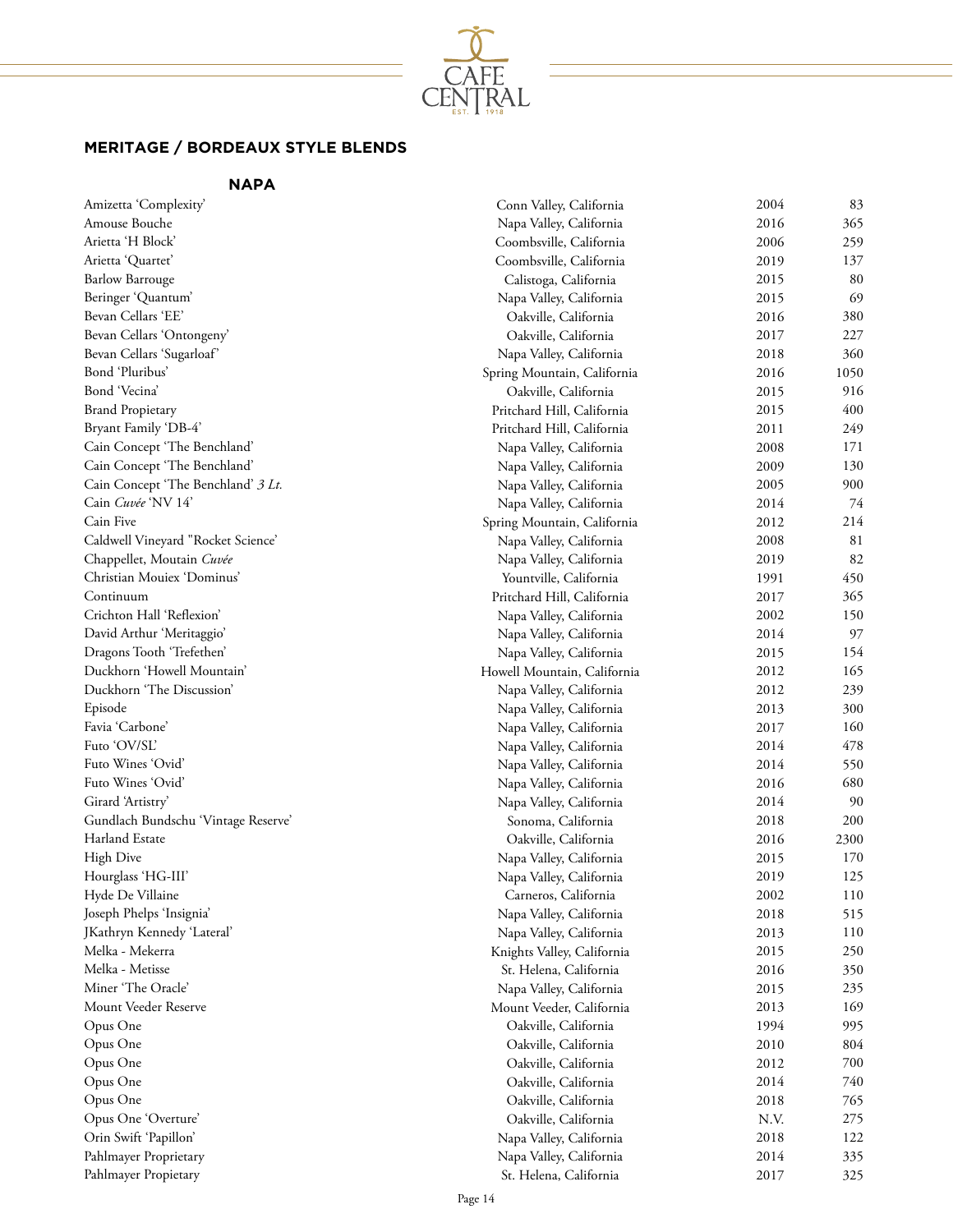

| Quintessa                   | Rutherford, California          | 2016 | 350 |
|-----------------------------|---------------------------------|------|-----|
| Quintessa 1.5 Lt.           | Rutherford, California          | 2016 | 650 |
| Quintessa 1.5 Lt.           | Rutherford, California          | 2018 | 850 |
| Ramey 'Claret'              | Napa Valley, California         | 2014 | 78  |
| Ramian 'Chapter 9'          | Napa Valley, California         | 2009 | 156 |
| Raymond 'Reserve Selection' | Rutherford, California          | 2016 | 87  |
| Stags Leap 'Hands of Time'  | Stags Leap District, California | 2017 | 60  |
| Swanson 'Alexis'            | Oakville, California            | 2005 | 99  |
| The General                 | Napa Valley, California         | 2010 | 170 |
| The Mascot                  | Napa Valley, California         | 2017 | 300 |
|                             |                                 |      |     |

# **SONOMA, NORTH COAST**

| Alexander Valley Vineyards 'Cyrus' | Alexander Valley, California | 2013 | 105 |
|------------------------------------|------------------------------|------|-----|
| Chateau St. Jean 'Cing Cepages'    | Sonoma County, California    | 2015 | 155 |
| Clos Du Bois 'Marlstone'           | Alexander Valley, California | 2013 | 85  |
| La Storia 'Cuvée 32'               | Alexander Valley, California | 2004 | 68  |
| Medlock Ames 'Bell Mountain Ranch' | Alexander Valley, California | 2004 | 64  |
| Meeker 'Four Kings'                | Alexander Valley, California | 2005 | 109 |
| Peter Michael Winery 'Les Pavots'  | Knights Valley, California   | 2016 | 378 |
| Vérité 'La Joie'                   | Sonoma County, California    | 2008 | 648 |
| Vérité 'La Joie'                   | Sonoma County, California    | 2012 | 648 |

## **PASO ROBLES, SANTA CRUZ MOUNTAINS, CENTRALCOAST & VALLEY**

| Paso Robles, California          | 2018 | 275 |
|----------------------------------|------|-----|
| St. Helena, California           | 2005 | 105 |
| Paso Robles, California          | 2017 | 90  |
| Paso Robles, California          | 2015 | 275 |
| St. Helena, California           | 2012 | 98  |
| Santa Cruz Mountains, California | 2018 | 400 |
| Paso Robles, California          | 2013 | 89  |
|                                  |      |     |

## **WASHINGTON STATE**

| Cayuse Vineyard 'Camaspelo' | Walla Walla Valley, Washington | 2018 | 235  |
|-----------------------------|--------------------------------|------|------|
| Col Solare                  | Columbia Valley, Washington    | 2004 | 130- |
| L'École 41 'Apogée'         | Walla Walla Valley, Washington | 2008 | 95   |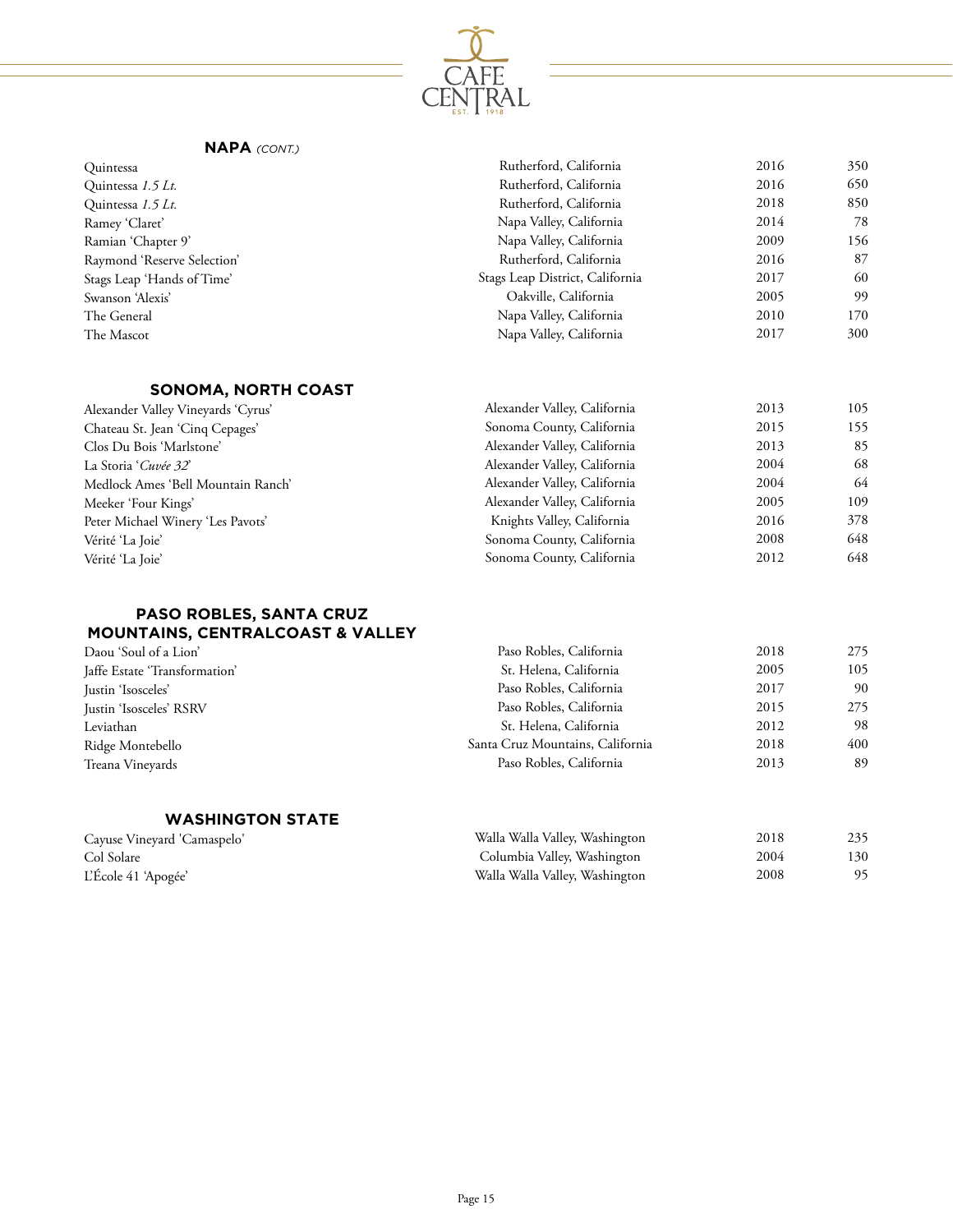

# **CABERNET FRANC**

| Barnett      | Spring Mountain, California | 2018 | 150 |
|--------------|-----------------------------|------|-----|
| Martin Woods | Walla Walla Valley, Oregon  | 2017 | 65  |
| Peju         | Napa Valley, California     | 2018 | 124 |

## **MERLOT**

| <b>NAPA</b>                       |                             |      |     |
|-----------------------------------|-----------------------------|------|-----|
| Buccella                          | Napa Valley, California     | 2014 | 200 |
| Cakebread                         | Napa Valley, California     | 2017 | 120 |
| Duckhorn 'Three Palms'            | Napa Valley, California     | 2016 | 165 |
| Freemark Abbey                    | Napa Valley, California     | 2018 | 68  |
| Frog's Leap                       | Napa Valley, California     | 2016 | 80  |
| Hourglass 'Blueline Estate'       | Napa Valley, California     | 2016 | 140 |
| Kongsgaard & Hatton 'Arietta'     | Napa Valley, California     | 1999 | 185 |
| Markham                           | Napa Valley, California     | 2016 | 50  |
| Mayacamas 'Mt. Veeder'            | Napa Valley, California     | 2016 | 115 |
| Nickel & Nickel 'Harris Vineyard' | Napa Valley, California     | 2017 | 120 |
| Northstar                         | Napa Valley, California     | 2002 | 100 |
| Pahlmeyer                         | Napa Valley, California     | 2016 | 143 |
| Pahlmeyer                         | Napa Valley, California     | 1996 | 360 |
| Paradigm Winery                   | Napa Valley, California     | 2007 | 100 |
| PlumpJack                         | Napa Valley, California     | 2018 | 116 |
| Pride, Mountain Vineyards         | Napa Valley, California     | 2011 | 115 |
| Provenance                        | Napa Valley, California     | 2010 | 97  |
| Reynolds Family                   | Napa Valley, California     | 2006 | 83  |
| Rombauer                          | Napa Valley, California     | 2014 | 87  |
| Shafer                            | Napa Valley, California     | 2014 | 108 |
| Silverado 'Mt. George Vineyard'   | Napa Valley, California     | 2011 | 60  |
| Snowden 'Lost Vineyard'           | Napa Valley, California     | 2018 | 83  |
| Stags Leap Winery                 | Napa Valley, California     | 2017 | 50  |
| Thorn                             | Napa Valley, California     | 2013 | 80  |
| Twomey                            | Napa Valley, California     | 2013 | 101 |
| <b>SONOMA</b>                     |                             |      |     |
| Benziger                          | Sonoma, California          | 2014 | 44  |
| Benziger 1.5 Lt.                  | Sonoma, California          | 1999 | 185 |
| Clos du Bois                      | Sonoma, California          | 2017 | 40  |
| Matanzas Creek                    | Sonoma, California          | 2014 | 51  |
| Meeker 'Handprint'                | Sonoma, California          | 2008 | 82  |
| Simi                              | Sonoma, California          | 2018 | 43  |
| <b>WASHINGTON STATE</b>           |                             |      |     |
| Barons 'Petite Barone'            | Columbia Valley, Washington | 2012 | 58  |
| Canoe Ridge 'The Expedition'      | Columbia Valley, Washington | 2016 | 40  |
| Donedei                           | Columbia Valley, Washington | 2003 | 79  |

| Dalons Tethe Dalone          |                             | $\sim$ $\sim$ |
|------------------------------|-----------------------------|---------------|
| Canoe Ridge 'The Expedition' | Columbia Valley, Washington | 2016          |
| Donedei                      | Columbia Valley, Washington | 2003          |
| L'Ecole No. 41               | Columbia Valley, Washington | 2013          |
| Pepper Bridge                | Walla Walla, Washington     | 2005          |
| Pepper Bridge                | Walla Walla, Washington     | 2010          |
| Vin Du Lac                   | Columbia Valley, Washington | 2007          |
|                              |                             |               |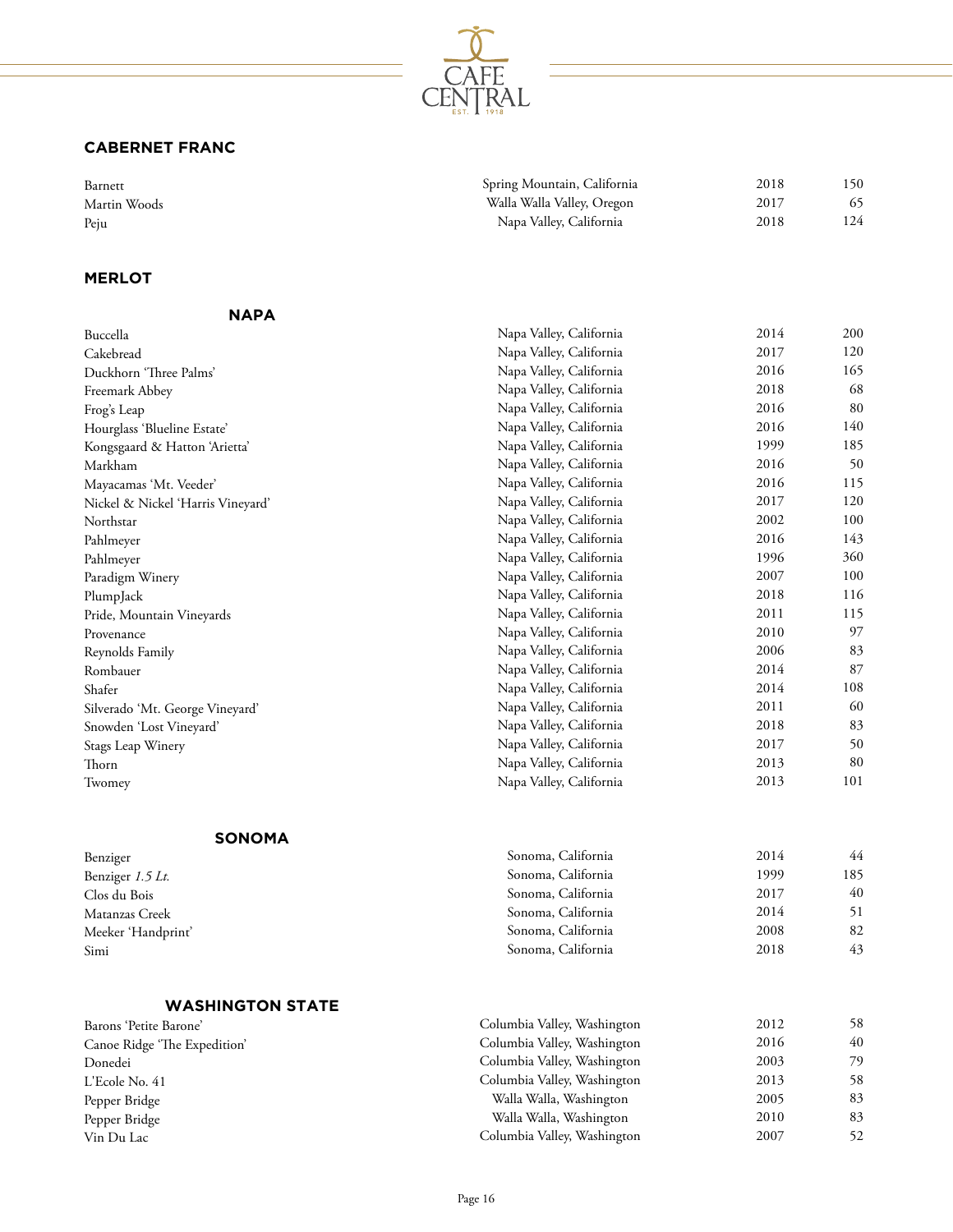

## **ZINFANDEL**

#### **NAPA, CONTRA COSTA, LODI, SIERRA FOOTHILLS, PASO ROBLES**

| Buehler                            | Napa Valley, California  | 2013 | 51 |
|------------------------------------|--------------------------|------|----|
| El Paso Creek                      | Paso Robles, California  | 2017 | 40 |
| Heitz Cellars 'Ink Grade Vineyard' | Napa Valley, California  | 2014 | 54 |
| Kuleto Estate                      | Napa Valley, California  | 2006 | 81 |
| Oakville                           | Napa Valley, California  | 2013 | 62 |
| Robert Biale 'Black Chicken'       | Napa Valley, California  | 2015 | 96 |
| Rombauer                           | Napa Valley, California  | 2017 | 82 |
| Saldo                              | Napa Valley, California  | 2019 | 50 |
| Turley 'Duarte'                    | Contra Costa, California | 2017 | 85 |
|                                    |                          |      |    |

### **SONOMA**

| Adobe Road                      | Sonoma, California           | 2002 | 70  |
|---------------------------------|------------------------------|------|-----|
| Mauritson                       | Sonoma, California           | 2013 | 62  |
| Quivira                         | Dry Creek Valley, California | 2017 | 55  |
| Ravenswood Vineyard 1.5 Lt.     | Sonoma, California           | 1993 | 210 |
| Redemption                      | Alexander Valley, California | 2013 | 45  |
| Ridge Vineyards 'Geyserville'   | Alexander Valley, California | 2017 | 88  |
| Ridge Vineyards 'Ponzo'         | Sonoma, California           | 2015 | 60  |
| Ridge Vineyards 'Three Valleys' | Sonoma, California           | 2017 | 58  |
| Romilly                         | Sonoma, California           | 2012 | 88  |
| Starlite Vineyards              | Alexander Valley, California | 2011 | 83  |
| Stuhmuller                      | Alexander Valley, California | 2013 | 72  |
| Trentadue 'La Storia'           | Alexander Valley, California | 2004 | 60  |
| Turley 'Frederick's Vineyard'   | Sonoma, California           | 2019 | 97  |
|                                 |                              |      |     |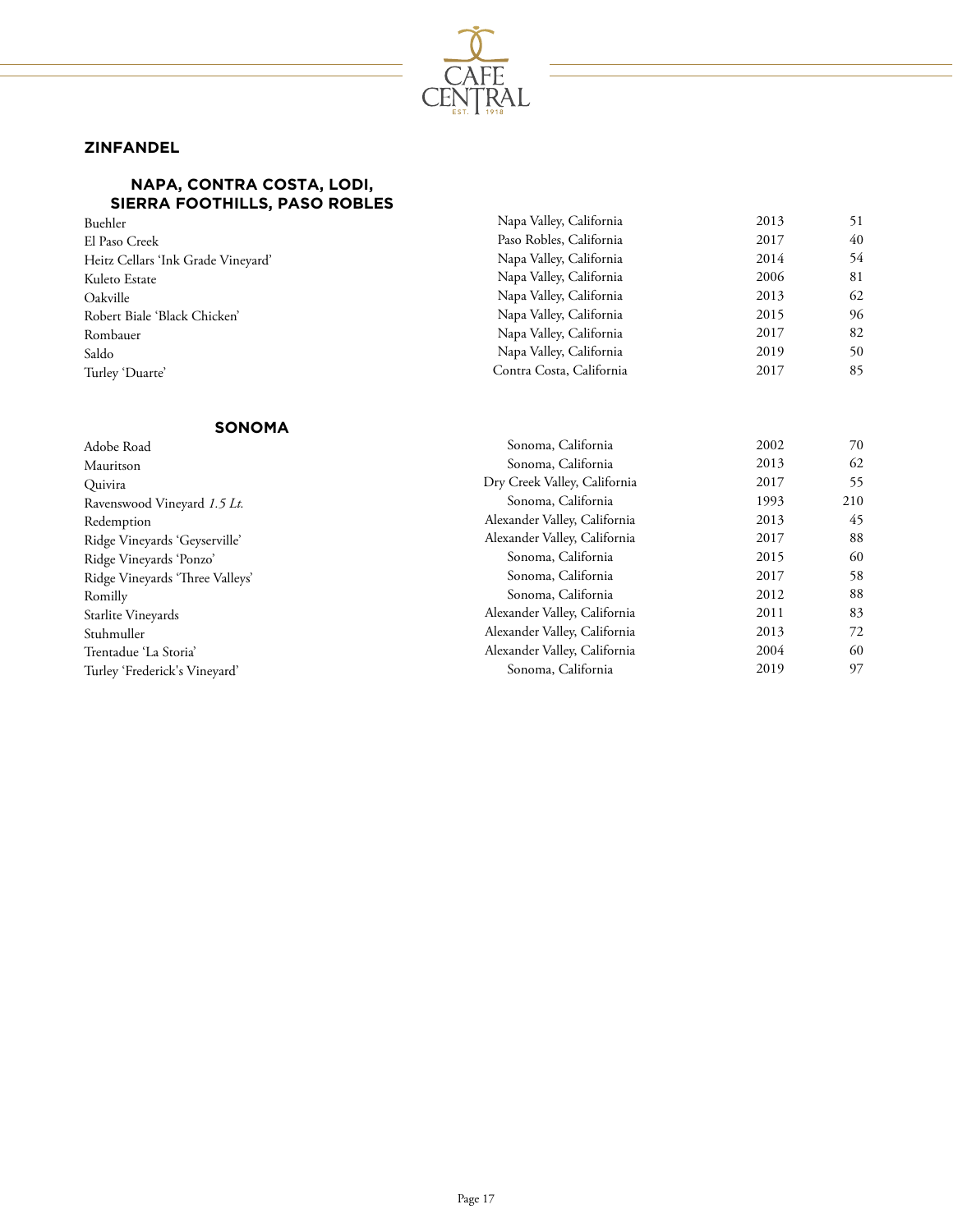

World Reds

### **FRANCE RED BURGUNDY**

#### **COTES DE BEAUNE VILLAGE & 1ER CRU**

| Domaine A.F. Gros, 1er Cru 'Les Arvelets'        | Pommard, France            | 2017 | 230 |
|--------------------------------------------------|----------------------------|------|-----|
| Domaine A.F. Gros, 1er Cru 'Les Pezerolles'      | Pommard, France            | 2017 | 230 |
| Benjamin Leroux                                  | Savigny-Les-Beaune, France | 2018 | 110 |
| Benjamin Leroux, 1er Cru 'Hauts Jarrons'         | Savigny-Les-Beaune, France | 2018 | 130 |
| Benjamin Leroux, 1er Cru 'Les Caillerets'        | Volnay, France             | 2017 | 310 |
| Domaine Louis Boillot 1er Cru 'Les Fremiers'     | Pommard, France            | 2016 | 220 |
| Janots Bos                                       | Volnay, France             | 2006 | 100 |
| Louis Latour                                     | Bourgogne, France          | 2019 | 48  |
| Louis Latour, <i>1er Cru</i> 'Les Chaillots'     | Aloxe-Corton               | 2012 | 150 |
| Maison Champy 1er Cru 'La Dominode'              | Savigny-Lès-Beaune, France | 1989 | 315 |
| Nicolas Rossignol                                | Volnay, France             | 2014 | 150 |
| Nicolas Rossignol, <i>1er Cru</i> 'Chaponnieres' | Pommard, France            | 2013 | 192 |
| Nicolas Rossignol, 1er Cru, 'Santenots'          | Volnay, France             | 2015 | 225 |

## **COTES DE BEAUNE - GRAND CRU**

| Domaine Chandon de Brialles, Grand Cru           | Corton-Bressandres, France | 2014 | 315 |
|--------------------------------------------------|----------------------------|------|-----|
| Benjamin Leroux Grand Cru                        | Corton, France             | 2018 | 325 |
| Louis Latour, Château Corton Grancey - Grand Cru | Côte de Beaune, France     | 2017 | 279 |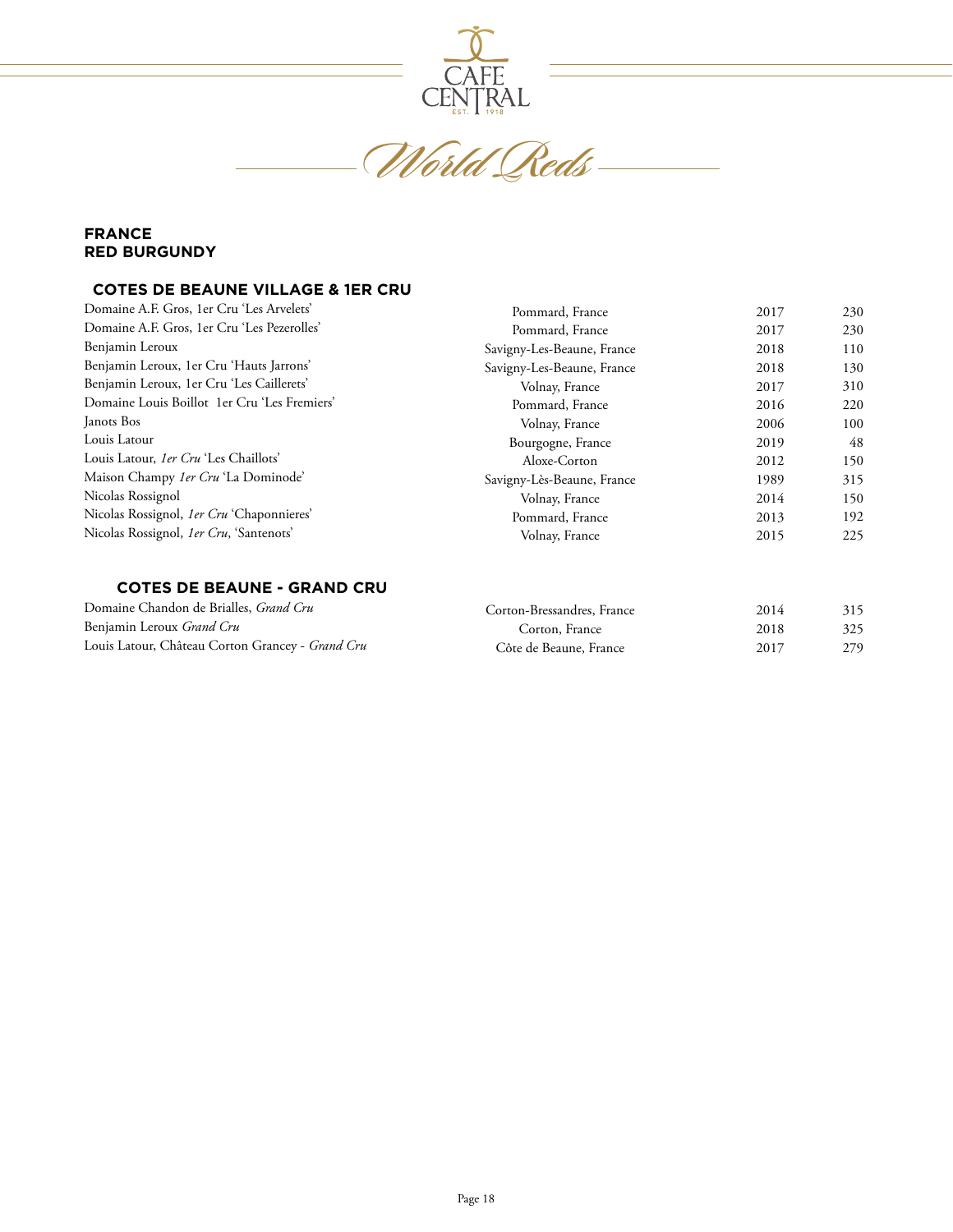

## **COTES DE NUITS VILLAGE & 1ER CRU**

| Nuits-Saint-Georges, France | 2018 | 310 |
|-----------------------------|------|-----|
| Chambolle-Musigny, France   | 2019 | 480 |
| Gevrey-Chambertin, France   | 2019 | 445 |
| Gevrey-Chambertin, France   | 2017 | 275 |
| Morey-Saint-Denis, France   | 2018 | 300 |
| Nuits-Saint-Georges, France | 2014 | 160 |
| Gevrey-Chambertin, France   | 2018 | 150 |
| Marsannay, France           | 2011 | 150 |
| Vosne-Romanée, France       | 2017 | 400 |
| Nuits-Saint-Georges, France | 2014 | 300 |
| Chambolle-Musigny, France   | 2018 | 700 |
| Nuits-Saint-Georges, France | 2015 | 170 |
| Nuits-Saint-Georges, France | 2018 | 600 |
| Vosne-Romanée, France       | 2017 | 362 |
|                             |      |     |

# **COTES DE NUITS - GRAND CRU**

| Benjamin Leroux, Grand Cru 1.5 Lt.                       |
|----------------------------------------------------------|
| Benjamin Leroux, <i>Grand Cru 1.5 Lt.</i>                |
| Camille Giroud, <i>Grand Cru</i>                         |
| Capitain-Gagnerot, <i>Grand Cru</i>                      |
| Domaine Drohuin-Laroze, <i>Grand Cru</i>                 |
| Domaine Bruno Clair, <i>Grand Cru</i>                    |
| Domaine Bruno Clair, <i>Grand Cru</i> 'Clos de Beze'     |
| Domaine Comte Georges de Vogue, Grand Cru                |
| Domaine Comte Georges de Vogue, <i>Grand Cru 1.5 Lt.</i> |
| Domaine Comte Georges de Vogue, Grand Cru VV             |
| Domaine de La Romanée Conti                              |
| Domaine de La Romanée Conti 'Monopole'                   |
| Domaine Denis Mortet, <i>Grand Cru</i>                   |
| Domaine Faiveley, Grand Cru 'Clos de Beze'               |
| Domain Follin-Arbelet, <i>Grand Cru</i>                  |
| Domain Follin-Arbelet, <i>Grand Cru</i>                  |
| Domaine Perrot-Minot, <i>Grand Cru</i>                   |
| Domaine Perrot-Minot, <i>Grand Cru</i>                   |
| Domaine Robert Groffier, <i>Grand Cru</i>                |
| Gerard Mugneret, <i>Grand Cru</i>                        |
| Maison Champy, <i>Grand Cru</i>                          |
|                                                          |

| Bonnes Mares, France         | 2016 | 1350 |
|------------------------------|------|------|
| Clos de la Roche, France     | 2016 | 1350 |
| Charmes-Chambertin, France   | 2011 | 535  |
| Clos de Vougeot, France      | 2015 | 362  |
| Bonnes Mares, France         | 2016 | 475  |
| Bonnes Mares, France         | 2017 | 700  |
| Chambertin, France           | 2013 | 750  |
| Bonnes Mares, France         | 1996 | 2350 |
| Bonnes Mares, France         | 2018 | 2500 |
| Musigny, France              | 2017 | 1550 |
| Romanée Saint Vivant, France | 2017 | 5000 |
| La Tâche, France             | 2000 | 9800 |
| Clos de Vougeot, France      | 2019 | 850  |
| Chambertin, France           | 2017 | 630  |
| Romanée Saint Vivant, France | 2014 | 845  |
| Romanée Saint Vivant, France | 2018 | 1000 |
| Charmes-Chambertin, France   | 2012 | 615  |
| Chapelle-Chambertin, France  | 2014 | 625  |
| Bonnes Mares, France         | 2016 | 900  |
| Echezeaux, France            | 2018 | 485  |
| Clos de Vougeot, France      | 2008 | 570  |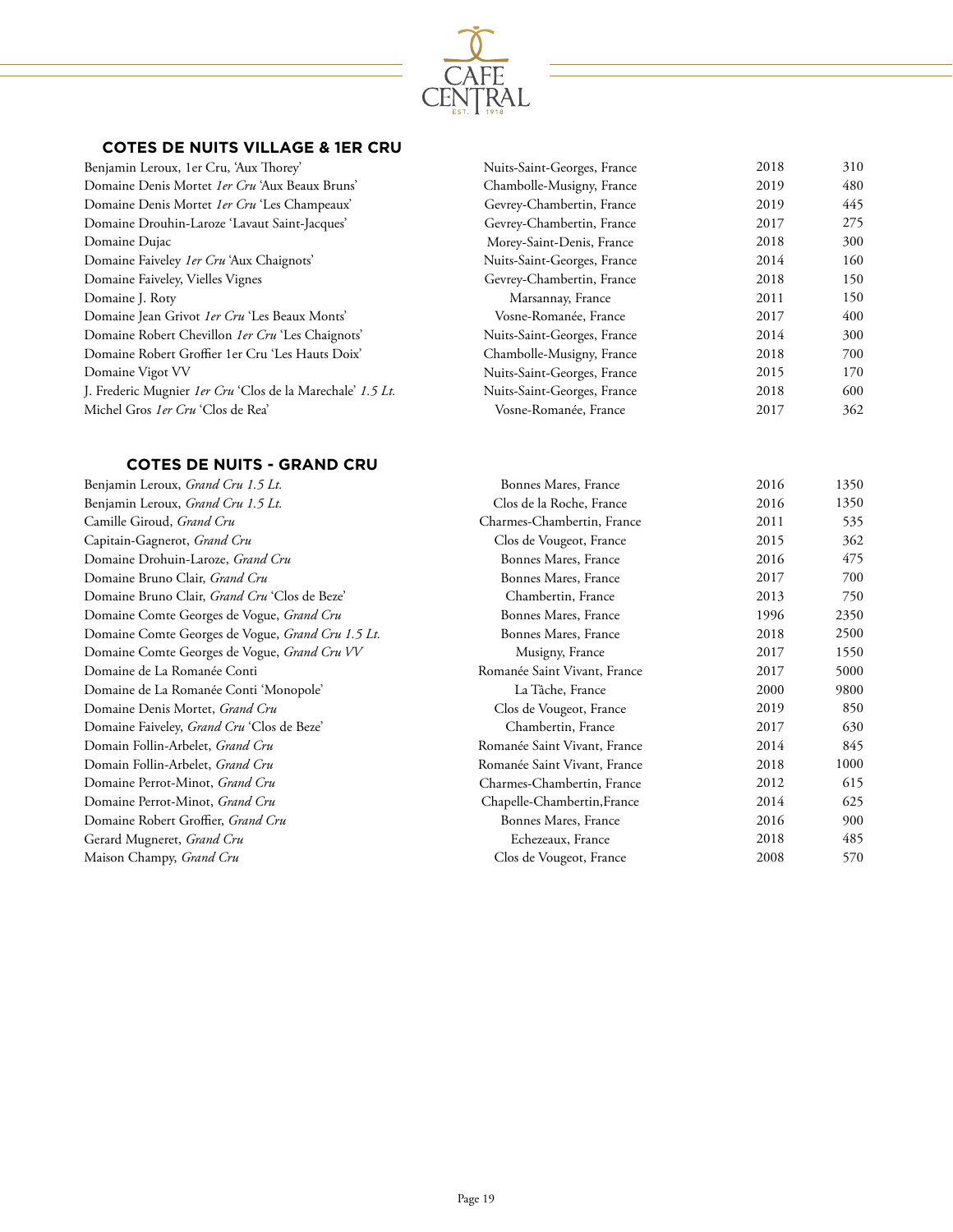

# **BORDEAUX LEFT BANK**

Château Haut Condissas

| <b>MARGAUX</b> |  |  |
|----------------|--|--|
|                |  |  |

| Château Brane-Cantenac                    | Margaux, France | 2009 | 340  |
|-------------------------------------------|-----------------|------|------|
| Château Brane-Cantenac                    | Margaux, France | 2015 | 245  |
| Château Brane-Cantenac                    | Margaux, France | 2017 | 220  |
| Château Brane-Cantenac                    | Margaux, France | 2018 | 256  |
| Château Cantenac Brown                    | Margaux, France | 2015 | 175  |
| Château Cantenac Brown                    | Margaux, France | 2016 | 152  |
| Château Cantenac Brown                    | Margaux, France | 2018 | 162  |
| Château Margaux                           | Margaux, France | 1995 | 2200 |
| Château Margaux 1.5 Lt.                   | Margaux, France | 2002 | 2750 |
| MEDOC, HAUT MEDOC & FRONSAC               |                 |      |      |
| Château De La Croix                       | Médoc, France   | 2015 | 50   |
| Château Grand Village - Guinaudeau Family | Fronsac, France | 2010 | 75   |

Médoc, France

2009

153

| <b>PAUILLAC</b> |  |
|-----------------|--|

| Château Clerc Milon                               | Pauillac, France | 2012 | 150  |
|---------------------------------------------------|------------------|------|------|
| Château Mouton Rothschild                         | Pauillac, France | 2017 | 1500 |
| Château Mouton Rothschild                         | Pauillac, France | 2018 | 1625 |
| Château Lafite Rothschild                         | Pauillac, France | 2004 | 2500 |
| Château Lafite Rothschild                         | Pauillac, France | 2015 | 1524 |
| Château Latour                                    | Pauillac, France | 2009 | 3500 |
| Château Lynch-Bages                               | Pauillac, France | 2015 | 400  |
| Château Lynch-Bages                               | Pauillac, France | 2017 | 312  |
| Château Pibran                                    | Pauillac, France | 2016 | 94   |
| Château Pichon Baron de Longueville               | Pauillac, France | 2010 | 492  |
| Château Pichon Baron de Longueville               | Pauillac, France | 2011 | 329  |
| Château Pichon Baron de Longueville               | Pauillac, France | 2014 | 370  |
| Château Pichon Baron de Longueville               | Pauillac, France | 2018 | 425  |
| Château Pichon Longueville de Comtesse de Lalande | Pauillac, France | 2009 | 580  |
| Château Pichon Longueville de Comtesse de Lalande | Pauillac, France | 2018 | 490  |
| Château Pontet-Canet                              | Pauillac, France | 2016 | 360  |
| Château Pontet-Canet                              | Pauillac, France | 2018 | 335  |
| Château-Grand-Puy-Lacoste                         | Pauillac, France | 2011 | 188  |
| Château-Grand-Puy-Lacoste                         | Pauillac, France | 2016 | 247  |
| Echo de Lynch Bages                               | Pauillac, France | 2015 | 130  |

# **PESSAC-LEOGNAN & GRAVES**

| Château Haut Bailly, Gran Cru Clasée | Pessac Leognan, France | 2014 | 245  |
|--------------------------------------|------------------------|------|------|
| Château Haut Brion                   | Pessac Leognan, France | 2016 | 1526 |
| Château Le Clarence De Haut-Brion    | Pessac Leognan, France | 2016 | 369  |
| Domaine de Chevalier                 | Pessac-Leognan, France | 2018 | 247  |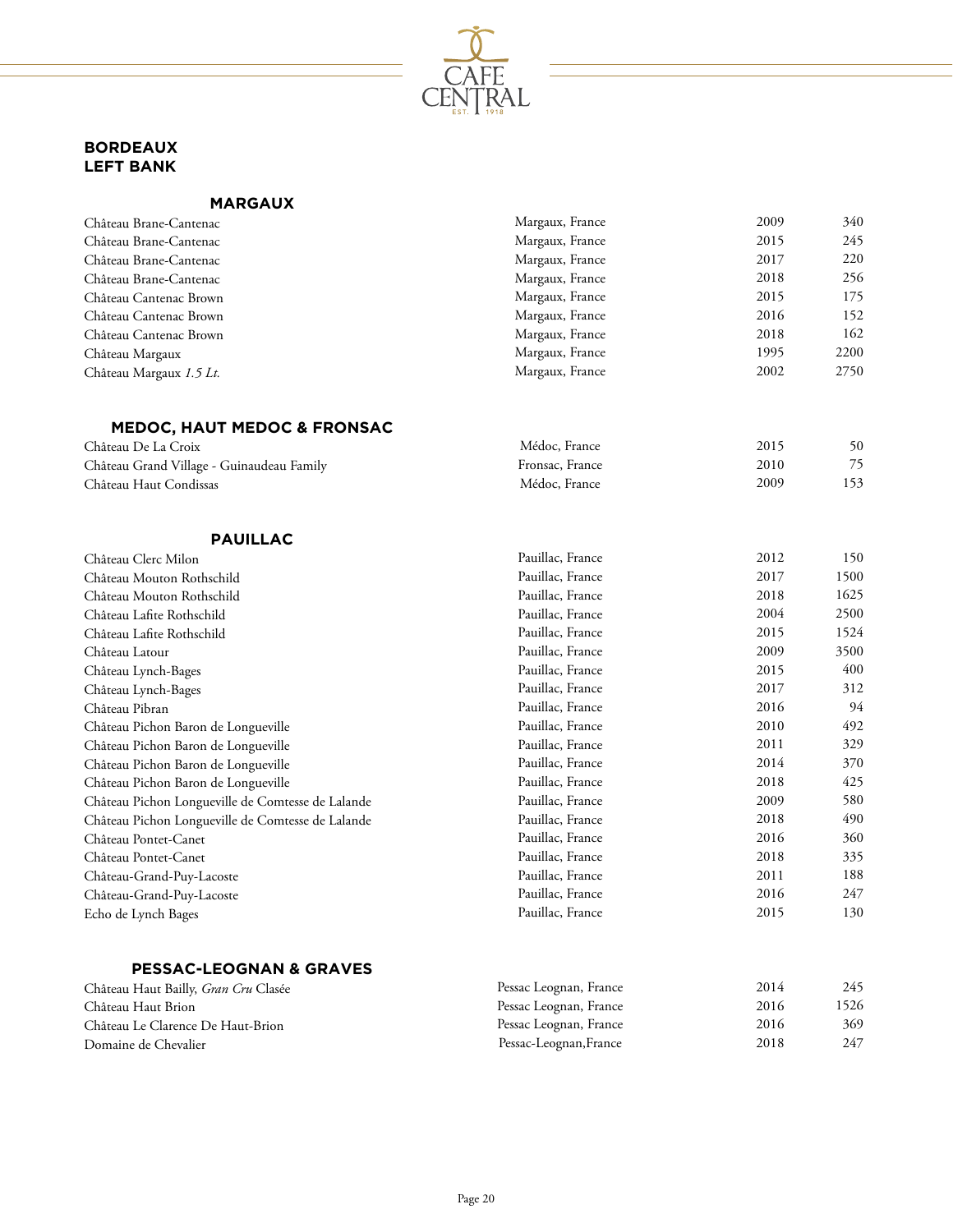

## **ST. JULIEN**

| Château Beychevelle       | St. Julien, France | 2012 | 176 |
|---------------------------|--------------------|------|-----|
| Château Ducru-Beaucaillou | St. Julien, France | 2016 | 495 |
| Château Ducru-Beaucaillou | St. Julien, France | 2018 | 465 |
| Château Gloria            | St. Julien, France | 2018 | 135 |
| Château Langoa Barton     | St. Julien, France | 2016 | 193 |
| Château Talbot            | St. Julien, France | 2015 | 187 |
| Château Talbot            | St. Julien, France | 2016 | 175 |
| L'inattendu, Ouzoulias    | St. Julien, France | 2001 | 158 |
|                           |                    |      |     |

# **ST. ESTEPHE**

| Château Cos D'Estournel | St. Estephe, France | 2014 | 346  |
|-------------------------|---------------------|------|------|
| Château Lafon Rochet    | St. Estephe, France | 2016 | 130  |
| Les Pagodes de Cos      | St. Estephe, France | 2013 | 190- |

# **RIGHT BANK**

| <b>POMEROL</b>               |                 |      |      |
|------------------------------|-----------------|------|------|
| Château La Croix St. Georges | Pomerol, France | 2018 | 160  |
| Château Petrus               | Pomerol, France | 1978 | 6500 |
| Château Petrus               | Pomerol, France | 1980 | 6000 |
| Château Plince               | Pomerol, France | 2018 | 168  |
| La Gravette de Certan        | Pomerol, France | 2016 | 173  |
| Les Fillotes                 | Pomerol, France | 2015 | 196  |

#### **ST. EMILION**

| Château Angelus 1er Cru                | St. Emilion, France | 2012 | 950 |
|----------------------------------------|---------------------|------|-----|
| Château Angelus 1er Cru                | St. Emilion, France | 2014 | 640 |
| Château Canon-La-Gaffeliere, Grand Cru | St. Emilion, France | 2016 | 325 |
| Château Cheval Brun, Grand Cru         | St. Emilion, France | 2016 | 75  |
| Château Figeac                         | St. Emilion, France | 2009 | 690 |
| Château Figeac                         | St. Emilion, France | 2018 | 585 |
| Château Fleur Cardinale Grand Cru      | St. Emilion, France | 2008 | 180 |
| Château Larcis Ducasse, Grand Cru      | St. Emilion, France | 2018 | 215 |
| Château St. Georges                    | St. Emilion, France | 2016 | 75  |
| Folie de Chauvin, Grand Cru            | St. Emilion, France | 2014 | 75  |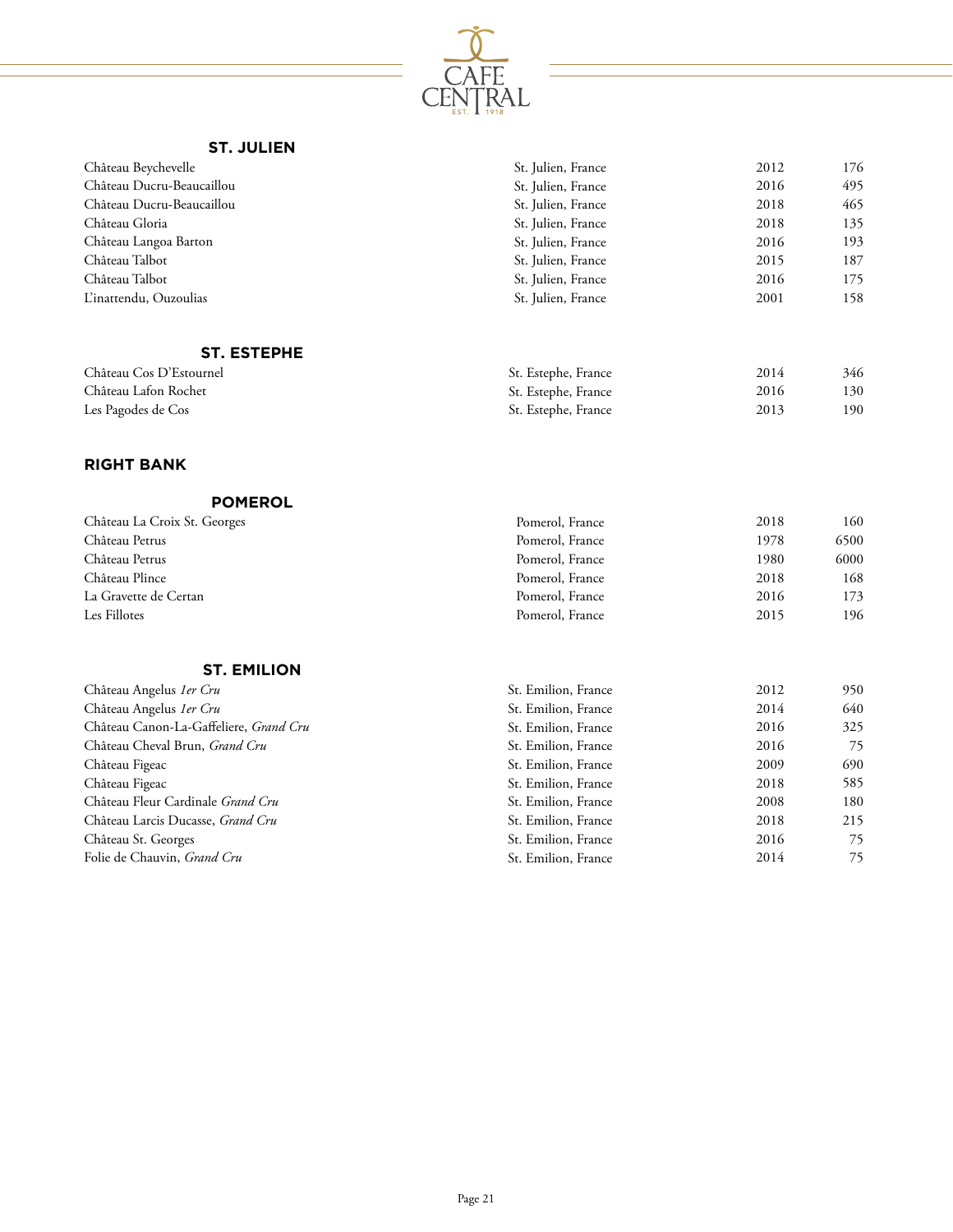

# **NORTHERN RHONE**

| Allain Graillot 'Les Chenes Verts' | Crozes-Hermitage, France | 2013 | 70  |
|------------------------------------|--------------------------|------|-----|
| Belleruche, Chapoutier             | Côtes du Rhône, France   | 2014 | 40  |
| E. Guigal                          | Côtes du Rhône, France   | 2017 | 40  |
| E. Guigal Chateau d'Ampuis         | Côte-Rotie, France       | 2016 | 330 |
| J. L. Chave Selection 'Mon Coeur'  | Côtes du Rhone, France   | 2016 | 43  |

# **SOUTHERN RHONE**

| Aurelien Chatagnier                          | Cornas, France              | 2018 | 160  |
|----------------------------------------------|-----------------------------|------|------|
| Château de Beaucastel                        | Châteauneuf du Pape, France | 2018 | 163  |
| Domaine De Durban                            | Gigondas, France            | 2014 | 46   |
| Domaine des 3 Cellier - Alchimie             | Châteauneuf du Pape, France | 2016 | 47   |
| Domaine du Vieux Telegraph                   | Châteauneuf du Pape, France | 2018 | 220  |
| Domaine Alain Vogue 'Les Vieilles Fontaines' | Cornas, France              | 2017 | 350  |
| Dumien-Serrete Patou                         | Cornas, France              | 2018 | 125  |
| Famille Perrin 'Les Sinards'                 | Châteauneuf du Pape, France | 2018 | 93   |
| Le Vieux Donjon                              | Châteauneuf du Pape, France | 2012 | 123. |

# **LANGUEDOC**

| Château de Rieux                         | Minervois, France   | 2004 |    |
|------------------------------------------|---------------------|------|----|
| Château Paul Mas, Château De Conas       | Pézenas, France     | 2018 |    |
| Château Paul Mas, Clos Coteaux, Savignac | Montpellier, France | 2013 | 34 |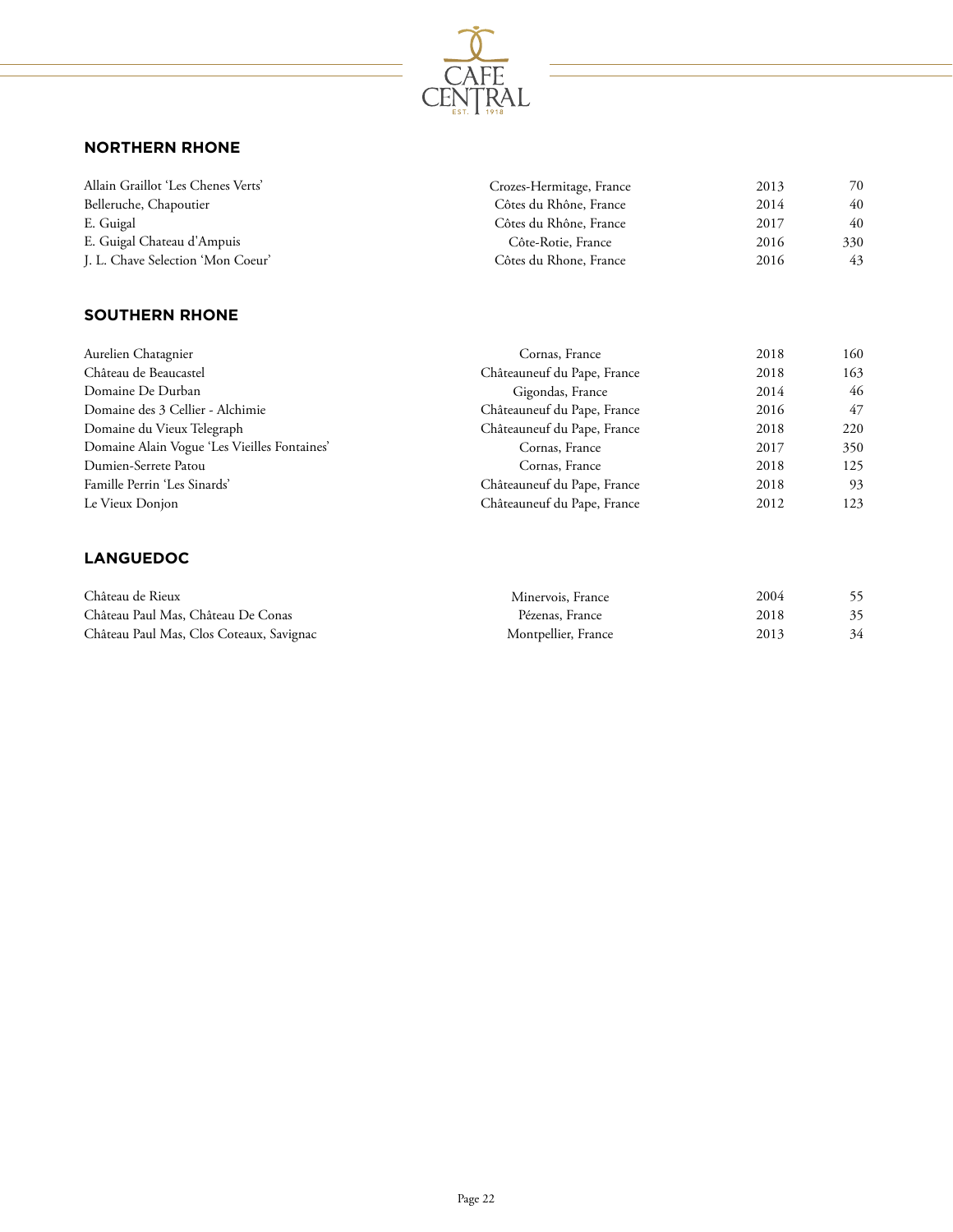

# **PIEDMONT**

## **BARBARESCO**

| Bruno Rocca 'Curra'               | Barbaresco, Italy        | 2012 | 395 |
|-----------------------------------|--------------------------|------|-----|
| Gaja                              | Barbaresco, Italy        | 2018 | 450 |
| Gaja 'Sori San Lorenzo'           | Langhe-Barbaresco, Italy | 2017 | 942 |
| Produttori del Barbaresco 1.5 Lt. | Barbaresco, Italy        | 2017 | 200 |
|                                   |                          |      |     |

# **BAROLO**

| Aldo Conterno 'Bussia Cicala' 1.5 Lt.            | Barolo, Italy | 2012 | 600  |
|--------------------------------------------------|---------------|------|------|
| Aldo Conterno 'Romirasco'                        | Barolo, Italy | 2017 | 525  |
| Aldo Conterno 'GranBussia'                       | Barolo, Italy | 2012 | 1550 |
| Bruno Giacosa 'Falleto'                          | Barolo, Italy | 2016 | 440  |
| Bruno Giacosa Riserva 'Falletto Vigna Le Rocche' | Barolo, Italy | 2014 | 950  |
| Ca'Brusa 'Bricco San Pietro Vigna d'Vai'         | Barolo, Italy | 2011 | 140  |
| Dogliotti - 1870                                 | Barolo, Italy | 2014 | 71   |
| Fontanafredda Lazzarito 'Vigna La Delizia'       | Barolo, Italy | 2001 | 235  |
| Fontanafredda Lazzarito 'Vigna La Delizia'       | Barolo, Italy | 2004 | 220  |
| G.D. Vajra 'Bricco Delle Viole' 1.5 Lt.          | Barolo, Italy | 2015 | 345  |
| Gaja 'Dagromis'                                  | Barolo, Italy | 2014 | 175  |
| Giacomo Borgogno & Figli 'Cannubi'               | Barolo, Italy | 2011 | 375  |
| Giacomo Borgogno & Figli 'Vigna Liste'           | Barolo, Italy | 2011 | 300  |
| Giacomo Conterno 'Francia'                       | Barolo, Italy | 2017 | 515  |
| Marchesi Incisa 'Dallalto'                       | Barolo, Italy | 2014 | 89   |
| Pechenino San Giuseppe                           | Barolo, Italy | 2016 | 135  |
| Pechenino San Giuseppe                           | Barolo, Italy | 2017 | 135  |
| Pio Cesare                                       | Barolo, Italy | 2017 | 146  |
|                                                  |               |      |      |
|                                                  |               |      |      |
| . <i>. .</i>                                     |               |      |      |

#### **OTHER PIEDMONT**

| Cantina di Casteggio               | Oltrepo Pavase, Italy | 2016 | 30 |
|------------------------------------|-----------------------|------|----|
| La Spinetta 'Ca Di Pian'           | Barbera d'Asti, Italy | 2012 | 60 |
| Marchesi Incisa 'Sant' Emiliano'   | Barbera d'Asti, Italy | 2016 | 66 |
| Massimiliano Vivalda 'Amist'a'     | Barbera d'Asti, Italy | 2006 | 69 |
| Pertinace Nebbiolo                 | Langhe, Italy         | 2017 | 38 |
| Produttori del Barbaresco Nebbiolo | Langue, Italy         | 2020 | 32 |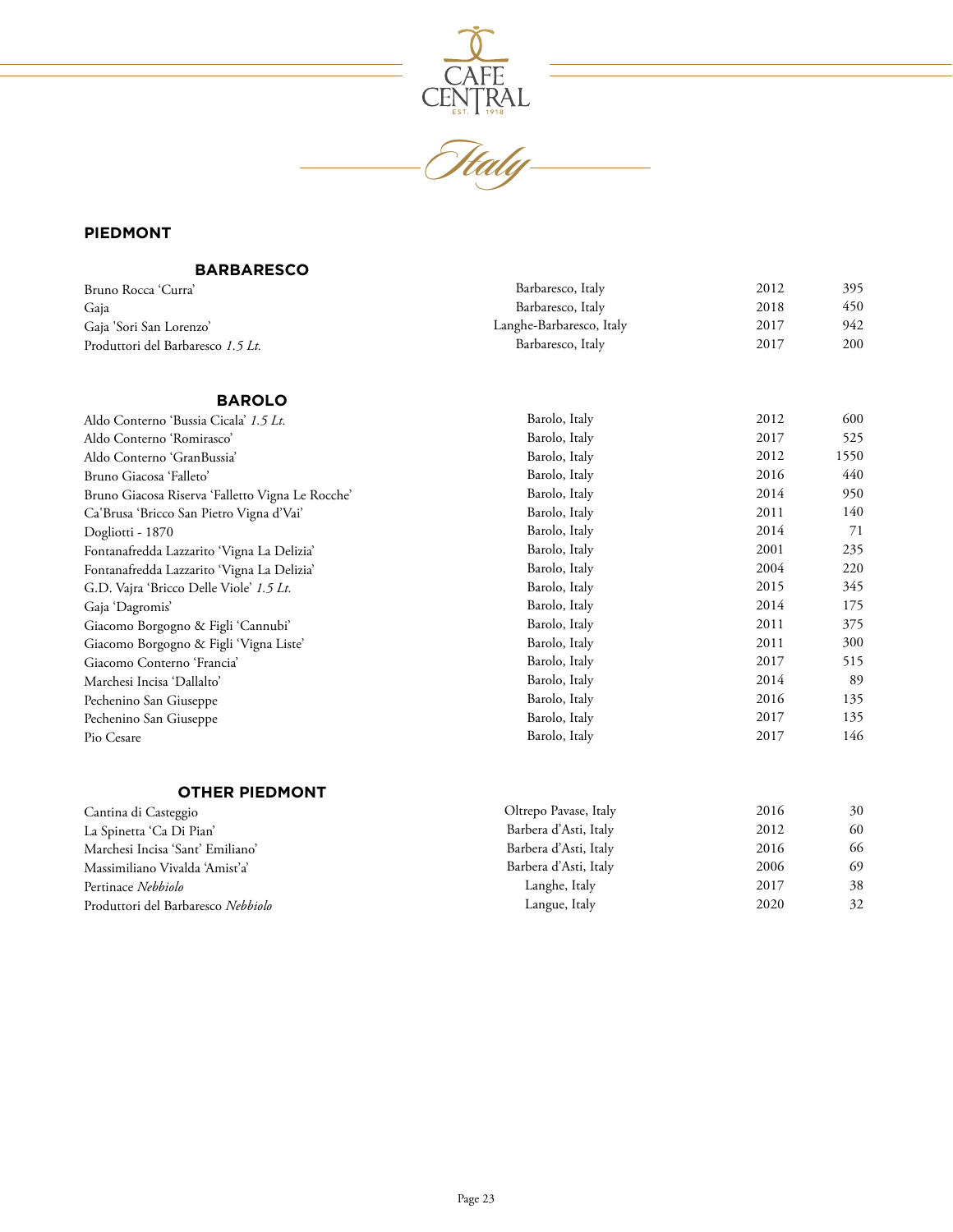

# **TUSCANY**

# **BRUNELLO DI MONTALCINO**

| Castello Banfi                              | Brunello di Montalcino, Italy     | 2015         | 150        |
|---------------------------------------------|-----------------------------------|--------------|------------|
| Castiglion del Bosco                        | Brunello di Montalcino, Italy     | 2016         | 135        |
| Col D'Orcia                                 | Brunello di Montalcino, Italy     | 2009         | 106        |
| Gaja 'Pieve Santa Restituta'                | Brunello di Montalcino, Italy     | 2015         | 187        |
| Stella Di Campalto Riserva 1.5 Lt.          | Brunello di Montalcino, Italy     | 2015         | 1050       |
| <b>CHIANTI</b>                              |                                   |              |            |
| Castello di Ama 'San Lorenzo'               | Chianti Classico, Italy           | 2015         | 107        |
| Pietro Beconcini 'Riserva'                  | Chianti Classico, Italy           | 2016         | 45         |
| Barone Ricasoli 'Roncicone'                 | Chianti Classico, Italy           | 2017         | 165        |
| Ruffino 'Riserva Ducale Oro'                | Chianti Classico, Italy           | 2014         | 85         |
| <b>MONTEPULCIANO</b>                        |                                   |              |            |
| Corte alla Flora                            | Montepulciano, Italy              | 2001         | 219        |
| <b>ABRUZZO</b>                              |                                   |              |            |
| Emidio Pepe                                 | Montepulciano d'Abruzzo, Italy    | 2001         | 590        |
| <b>IGT - SUPER TUSCAN</b>                   |                                   |              |            |
| Bibi Graetz 'Testamatta'                    | Tuscany, Italy                    | 2019         | 180        |
| Elisabetta Geppeti 'Saffredi'               | Tuscany, Italy                    | 2016         | 188        |
| Frescobaldi, Castello Nipozzano 'Mormoreto' | Tuscany, Italy                    | 2014         | 138        |
| Gaja Ca'Marcanda 'Magari'                   | Tuscany, Italy                    | 2019         | 120        |
| Gaja Ca'Marcanda 'Promis'                   | Tuscany, Italy                    | 2019         | 94         |
| Marchese Antinori 'Tignanello'              | Tuscany, Italy                    | 2017         | 280        |
| Mazzei 'Poggio Badiola'                     | Tuscany, Italy                    | 2009         | 40         |
| Ornellaia Superiore                         | Bolgheri, Tuscany, Italy          | 2013         | 338        |
| Ornellaia 'Le Serre Nuove'                  | Bolgheri, Tuscany, Italy          | 2015         | 150        |
| Pietro Beconcini 'Maurleo'                  | Tuscany, Italy                    | 2018         | 55         |
| Renicci 'Spirasole'                         | Tuscany, Italy                    | 2006         | 156<br>700 |
| Tenuta Sassicaia<br>Tenuta Sassicaia        | Tuscany, Italy<br>Tuscany, Italy  | 1997<br>2018 | 362        |
|                                             |                                   |              |            |
| <b>VENETO</b>                               |                                   |              |            |
| Allegrini 'La Poja' Corvina                 | Veronese, Italy                   | 2001         | 156        |
| Allegrini 'Villa Giona'                     | Veronese, Italy                   | 2003         | 156        |
| Masi 'Costasera' - Classico                 | Amarone della Valpolicella, Italy | 2015         | $107\,$    |
| Masi 'Mazzano' - Classico                   | Amarone della Valpolicella, Italy | 2011         | 272        |
| Tomasso Bussola - Classico                  | Amarone della Valpolicella, Italy | 2015         | 118        |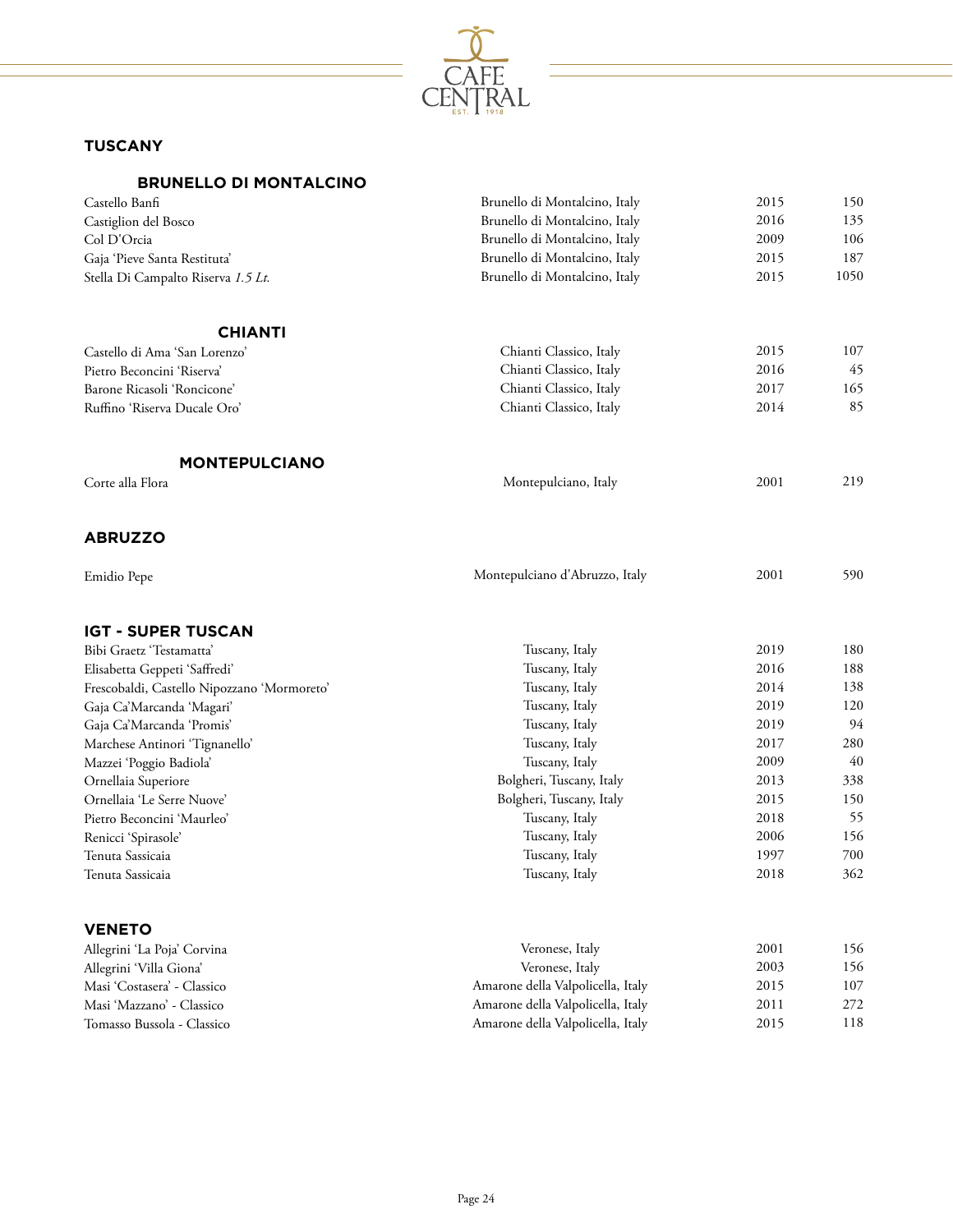

#### **RIOJA**

| Beronia 'Gran Reserva'                           | La Rioja, Spain | 2011 | 66  |
|--------------------------------------------------|-----------------|------|-----|
| Bodegas Vega Sicilia 'Macan'                     | La Rioja, Spain | 2016 | 180 |
| Coto de Imaz 'Reserva'                           | La Rioja, Spain | 2012 | 59  |
| Faustino I 'Gran Reserva'                        | La Rioja, Spain | 2011 | 74  |
| Imperial 'Gran Reserva'                          | La Rioja, Spain | 2011 | 150 |
| Lopez de Heredia 'Viña Bosconia' Reserva         | La Rioja, Spain | 2008 | 107 |
| Lopez de Heredia 'Viña Bosconia' Reserva         | La Rioja, Spain | 2009 | 97  |
| Lopez de Heredia 'Viña Tondonia' Reserva         | La Rioja, Spain | 2008 | 82  |
| Lopez de Heredia 'Viña Tondonia' Reserva         | La Rioja, Spain | 2009 | 107 |
| Marques de Murrieta 'Castillo Ygay' Gran Reserva | La Rioja, Spain | 2010 | 500 |
| Sierra Cantabria 'Crianza'                       | La Rioja, Spain | 2008 | 71  |
| Sierra Cantabria Unica 'Reserva'                 | La Rioja, Spain | 2016 | 66  |
| Sierra Cantabria 'Gran Reserva'                  | La Rioja, Spain | 2009 | 82  |
|                                                  |                 |      |     |

# **RIBERA DEL DUERO**

| Bodegas 'Lleiroso' Crianza              | Ribera del Duero, Spain | 2014 | 48   |
|-----------------------------------------|-------------------------|------|------|
| Bodegas Vega Sicilia 'Alion'            | Ribera del Duero, Spain | 2014 | 215  |
| Bodegas Vega Sicilia 'Unico'            | Ribera del Duero, Spain | 2010 | 745  |
| Bodegas Vega Sicilia 'Valbuena'         | Ribera del Duero, Spain | 2015 | 360  |
| Dominio de Pingus 'Flor de Pingus'      | Ribera del Duero, Spain | 2018 | 203  |
| Dominio de Pingus 'Psi'                 | Ribera del Duero, Spain | 2019 | 77   |
| Dominio de Pingus 'Pingus'              | Ribera del Duero, Spain | 2010 | 1615 |
| Dominio de Pingus 'Pingus'              | Ribera del Duero, Spain | 2019 | 1900 |
| Emilio Moro 'Mallelous de SanchoMartin' | Ribera del Duero, Spain | 2010 | 362  |
| Emilio Moro 'Mallelous de Valderramiro' | Ribera del Duero, Spain | 2010 | 350  |
| Tinto Pesquera 'Crianza'                | Ribera del Duero, Spain | 2018 | 72   |
|                                         |                         |      |      |

| <b>PRIORAT</b> |                |      |     |
|----------------|----------------|------|-----|
| Clos Mogador   | Priorat, Spain | 2016 | 180 |
| Martinet Bru   | Priorat, Spain | 2018 | 85  |

| <b>OTHER SPANISH REGIONS</b>                      |                             |      |     |
|---------------------------------------------------|-----------------------------|------|-----|
| Alto Moncayo - Garnacha                           | Campo de Borja, Spain       | 2015 | 88  |
| Besllum                                           | Montsant, Spain             | 2007 | 45  |
| Bodegas Numanthia 'Termes'                        | Toro, Spain                 | 2017 | 72  |
| Bodegas Pablo Almonacid 'Grand Viu'               | Cariñena, Spain             | 2001 | 49  |
| Bodegas Vega Sicilia 'Pintia'                     | Toro, Spain                 | 2016 | 132 |
| Daniel Gomez Jimenez-Landi 'El Reventon'          | Castilla y León, Spain      | 2014 | 225 |
| Daniel Gomez Jimenez-Landi 'Las Uvas de la Ira'   | Mentrida, Spain             | 2015 | 82  |
| El Vinculo 'Crianza'                              | La Mancha, Spain            | 2012 | 40  |
| Espectacle - Garnacha                             | Montsant, Spain             | 2013 | 237 |
| Finca La Estacada '18 Meses'                      | Castilla - La Mancha, Spain | 2007 | 45  |
| Viña Consolación 'Gran Reserva' Sánchez Muliterno | Pago Guijoso, Spain         | 2004 | 44  |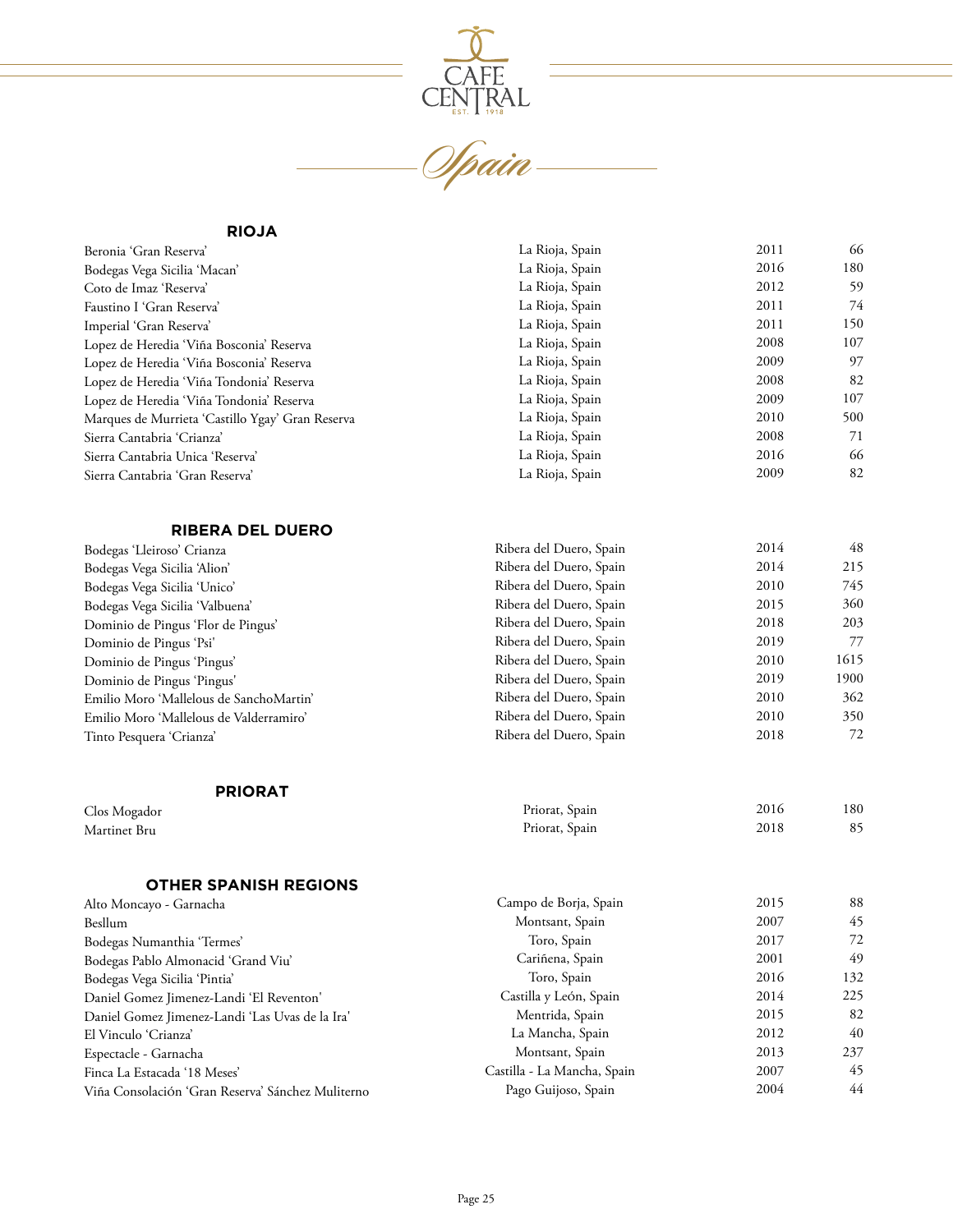

Adobe Guadalupe - Gabriel *Cab-Merlot-Malbec* Adobe Guadalupe - Jardín Secreto *Temp-Cab-Cin* Adobe Guadalupe - Rafael *Cabernet-Nebbiolo* Adobe Guadalupe - Serafiel *Cabernet-Syrah* Casa Madero Gran Reserva *Cabernet Sauvignon* Cavall 7 *Cabernet Sauvignon* Fluxus *GSM* Monte Xanic Gran Ricardo *Cab-Mer-PetVer* Santos Brujos *Tempranillo*

| Valle de Guadalupe, Baja California | 2017 | 109 |
|-------------------------------------|------|-----|
| Valle de Guadalupe, Baja California | 2018 | 70  |
| Valle de Guadalupe, Baja California | 2017 | 120 |
| Valle de Guadalupe, Baja California | 2015 | 109 |
| Valle de Parras, Mexico             | 2018 | 95  |
| Delicias, Chihuahua                 | 2014 | 150 |
| Valle de Guadalupe, Baja California | 2012 | 92  |
| Valle de Guadalupe, Baja California | 2018 | 150 |
| Valle de Guadalupe, Baja California | 2018 | 90  |



## **MALBEC**

| Casa Natal - Reserve                        | Mendoza, Argentina         | 2016 | 55  |
|---------------------------------------------|----------------------------|------|-----|
| Catena Alta 'Historic Rows'                 | Mendoza, Argentina         | 2018 | 88  |
| Mas - Reserve                               | Mendoza, Argentina         | 2017 | 52  |
| Viña Cobos 'Bramare' Lujan de Cuyo Vineyard | Mendoza, Argentina         | 2019 | 89  |
| Viña Cobos 'Bramare' Valle de Uco Vineyard  | Mendoza, Argentina         | 2017 | 90  |
| Viña Cobos 'Bramare' Rebon Vineyard         | Mendoza, Argentina         | 2013 | 173 |
| Viña Cobos 'Cobos' Chañares Vineyard        | Mendoza, Argentina         | 2017 | 690 |
| Viña Cobos 'Felino'                         | Mendoza, Argentina         | 2018 | 56  |
| Zuccardi Q 'Valle de Uco Vineyard'          | Mendoza, Argentina         | 2018 | 60  |
| Zuccardi 'The Amphora Project'              | Paraje Altamira, Argentina | 2018 | 190 |
| <b>PINOT NOIR</b>                           |                            |      |     |
| Humberto Canale                             | Río Negro, Argentina       | 2019 | 50  |
| Sur de los Andes 'Reserva'                  | Patagonia, Argentina       | 2018 | 52  |
| <b>CABERNET SAUVIGNON</b>                   |                            |      |     |
| Catena Alta - Historic Rows                 | Mendoza, Argentina         | 2016 | 92  |
| Viña Cobos 'Bramare' Lujan de Cuyo Vineyard | Mendoza, Argentina         | 2018 | 80  |
|                                             |                            | 2017 | 40  |
| <b>BORDEAUX STYLE BLENDS</b>                |                            |      |     |
| Achaval Ferrer 'Quimera'                    | Mendoza, Argentina         | 2016 | 59  |
| Angulo Innocenti 'Unisono'                  | Mendoza, Argentina         | 2010 | 79  |
| Bodegas J & F Lurton 'Chacayes'             | Mendoza, Argentina         | 2003 | 130 |
| Bodegas Norton 'Privada'                    | Mendoza, Argentina         | 2011 | 50  |
| Luigi Bosca 'Gala 1'                        | Mendoza, Argentina         | 2017 | 72  |
| Luigi Bosca 'Gala 2'                        | Mendoza, Argentina         | 2007 | 72  |
| Michel Rolland 'Clos de los Siete'          | Mendoza, Argentina         | 2011 | 46  |
| Michel Rolland 'Yacochuya'                  | Cafayate, Salta, Argentina | 2017 | 126 |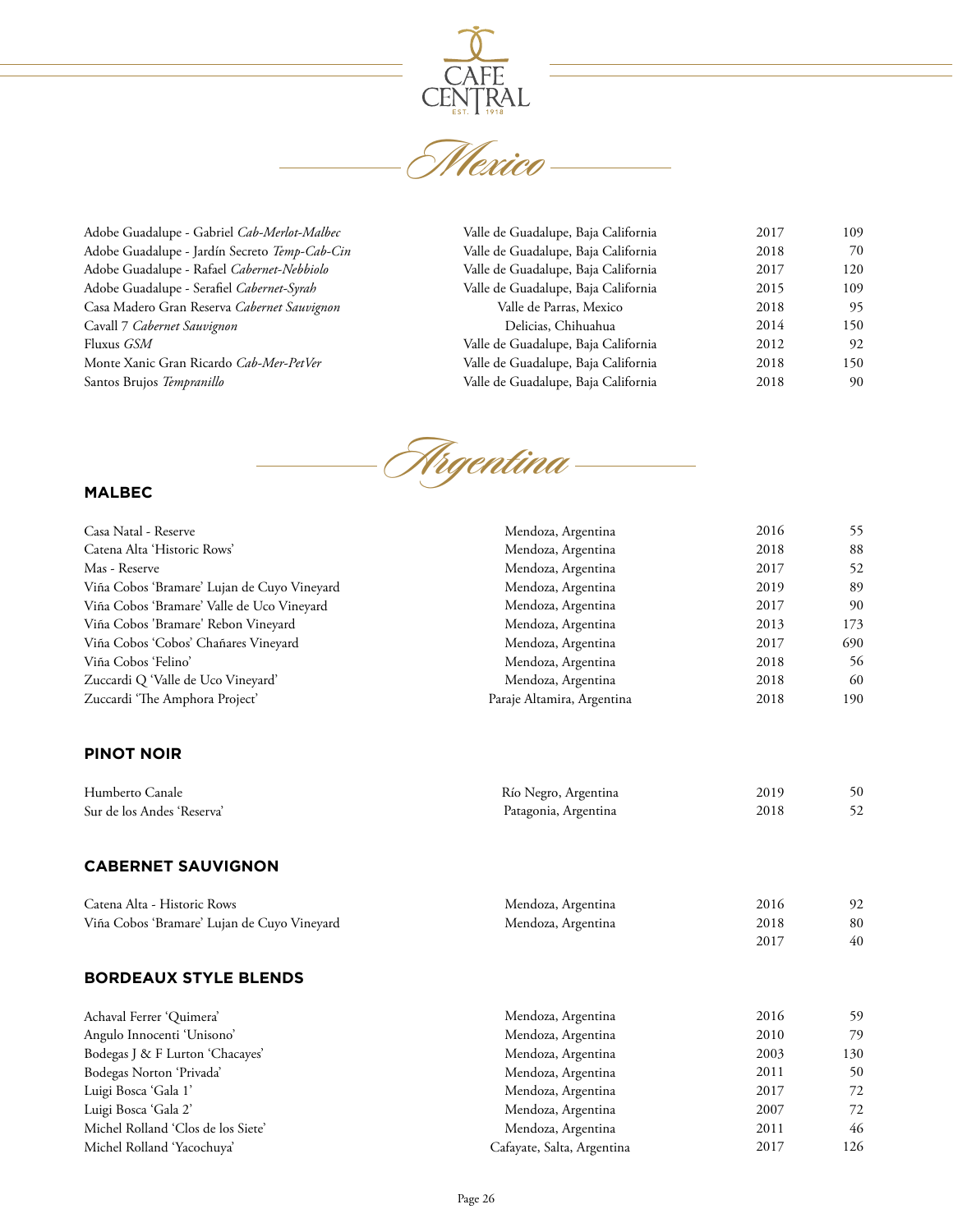

# **CARMENERE**

| Montes 'Purple Angel'<br>Terrunyo 'Peumo Vineyard' | Colchagua Valley, Chile<br>Colchagua Valley, Chile | 2017<br>2018 | 144<br>90 |
|----------------------------------------------------|----------------------------------------------------|--------------|-----------|
| William Fevre 'Espino' Reserva                     | Maipo Valley, Chile                                | 2019         | 55        |
| <b>SYRAH</b>                                       |                                                    |              |           |
| Montes 'Folly'                                     | Colchahua Valley, Chile                            | 2002         | 142       |
| <b>CABERNET SAUVIGNON</b>                          |                                                    |              |           |
| Concha y Toro, Don Melchor Estate                  | Puente Alto Vineyard, Chile                        | 2018         | 191       |
| Concha y Toro, Don Melchor Estate                  | Puente Alto Vineyard, Chile                        | 2019         | 191       |
| Luigi Bosca                                        | Maipo Valley, Chile                                | 2019         | 45        |
| Montes, Alpha                                      | Colchagua Valley, Chile                            | 2016         | 45        |
| Santa Rita 'Casa Real'                             | Viña Santa Rita, Chile                             | 2013         | 144       |
| <b>BORDEAUX STYLE BLENDS</b>                       |                                                    |              |           |
| Almaviva                                           | Puente Alto, Chile                                 | 2019         | 300       |
| Domaine Rothschild 'Le Dix de Los Vascos'          | Colchagua Valley, Chile                            | 2008         | 82        |
| Emiliana 'Ge'                                      | Colchagua Valley, Chile                            | 2005         | 150       |
| Neyen 'Espiritu de Alpalta'                        | Colchagua Valley, Chile                            | 2013         | 106       |
| Viña Von Siebenthal 'Montelig'                     | Aconcagua Valley, Chile                            | 2008         | 105       |
| Viu Manent 'VIU 1'                                 | Colchagua Valley, Chile                            | 2003         | 102       |
| <b>MERLOT</b>                                      |                                                    |              |           |
| Casa Lapostolle                                    | Colchagua Valley, Chile                            | 2017         | 51        |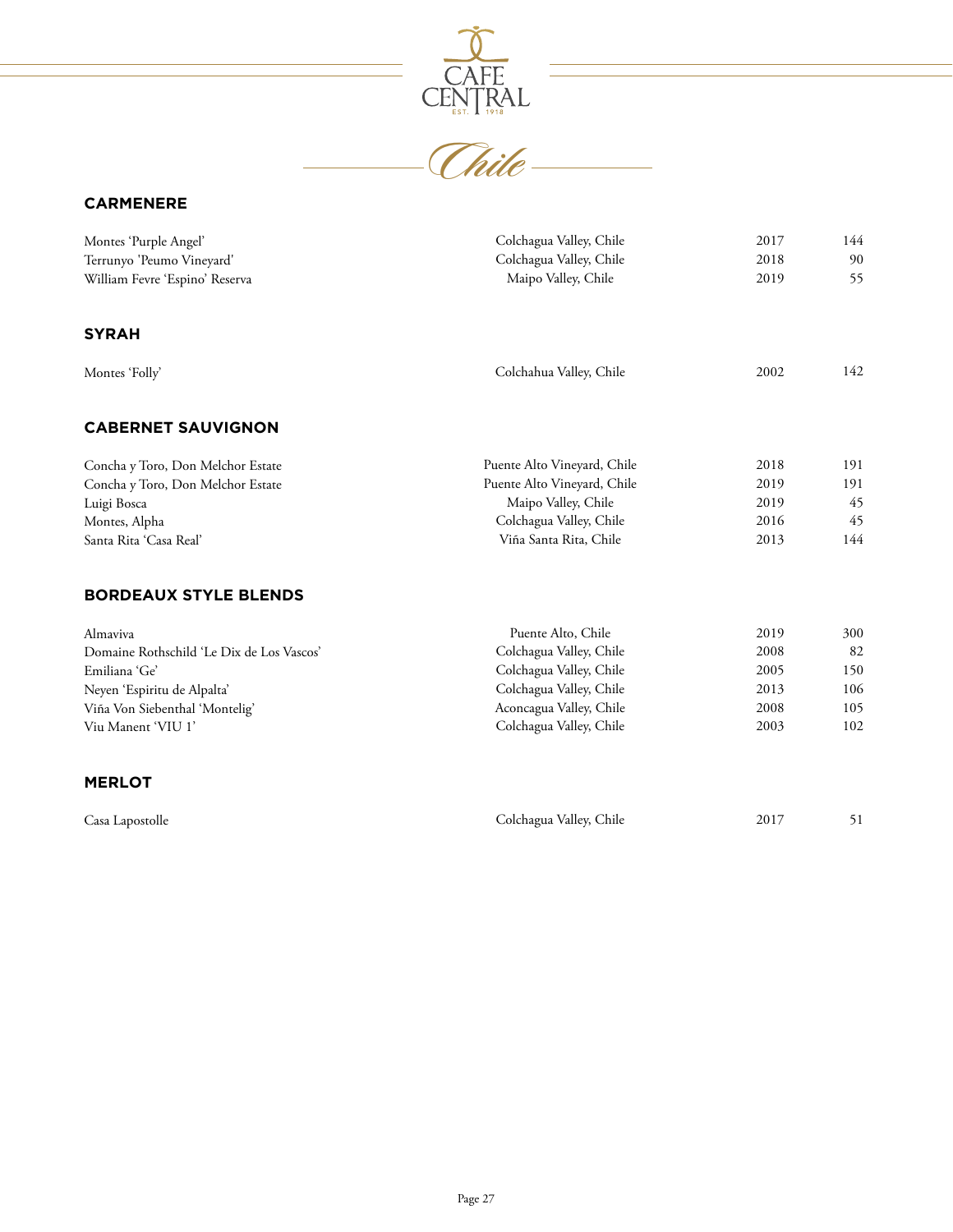

**Australia**

## **SYRAH / SHIRAZ & BLENDS**

| Ben Gaetzer 'Annaperenna'                | Barossa Valley, South Australia | 2009 | 148  |
|------------------------------------------|---------------------------------|------|------|
| Ben Glaetzer 'Amon-Ra'                   | Barossa Valley, South Australia | 2017 | 170  |
| Ben Glaetzer 'Wallace' - Shiraz/Grenache | Barossa Valley, South Australia | 2017 | 50   |
| <b>Butting Heads</b>                     | Barossa Valley, South Australia | 2004 | 115  |
| D'Arenberg 'The Dead Arm'                | McLaren Vale, South Australia   | 2007 | 120  |
| D'Arenberg 'The Laughing Magpie'         | McLaren Vale, South Australia   | 2011 | 60   |
| Elderton 'Command'                       | Barossa Valley, South Australia | 2003 | 108  |
| Hare's Chase                             | Barossa Valley, South Australia | 2002 | 82   |
| Hewitson 'The Mad Hatter'                | McLaren Vale, South Australia   | 2004 | 80   |
| <b>JJ</b> Hahn '1914'                    | Barossa Valley, South Australia | 2002 | 98   |
| Mitolo 'Savitar'                         | McLaren Vale, South Australia   | 2003 | 110  |
| Mollydooker 'Blue Eyed Boy'              | McLaren Vale, South Australia   | 2017 | 110  |
| Mollydooker 'Velvet Globe'               | McLaren Vale, South Australia   | 2017 | 412  |
| Penfolds 'Bin 28 Kalimna'                | South Australia                 | 2019 | 54   |
| Penfolds 'Bin 95 Grange'                 | South Australia                 | 2014 | 1300 |
| Penfolds 'Bin 95 Grange'                 | South Australia                 | 2015 | 1300 |
| Two Hands 'Bella's Garden'               | Barossa Valley, South Australia | 2013 | 129  |
| Yalumba GSM                              | Barossa Valley, South Australia | 2003 | 66   |

# **CABERNET SAUVIGNON & BLENDS**

| Jim Barry 'First Eleven XI'        | Coonwarra, Australia          | 2005 | 115 |
|------------------------------------|-------------------------------|------|-----|
| Mollydooker 'Two Left Feet'        | McLaren Vale, South Australia | 2016 | 56  |
| Penfolds 'Bin 389' Cabernet-Shiraz | South Australia               | 2018 | 95  |
| Penfolds 'Bin 407'                 | South Australia               | 2013 | 125 |

**New Zealand**

Cloudy Bay *Pinot Noir*

Marlborough, New Zealand

80

2017

**South Africa**

De Toren Merriman, 'Rustenberg' *Bordeaux Blend* Mullineux *Syrah*

| Stellenbosch, South Africa | 2013 | 97 |
|----------------------------|------|----|
| Stellenbosch, South Africa | 2013 | 58 |
| Swarland, South Africa     | 2016 | 77 |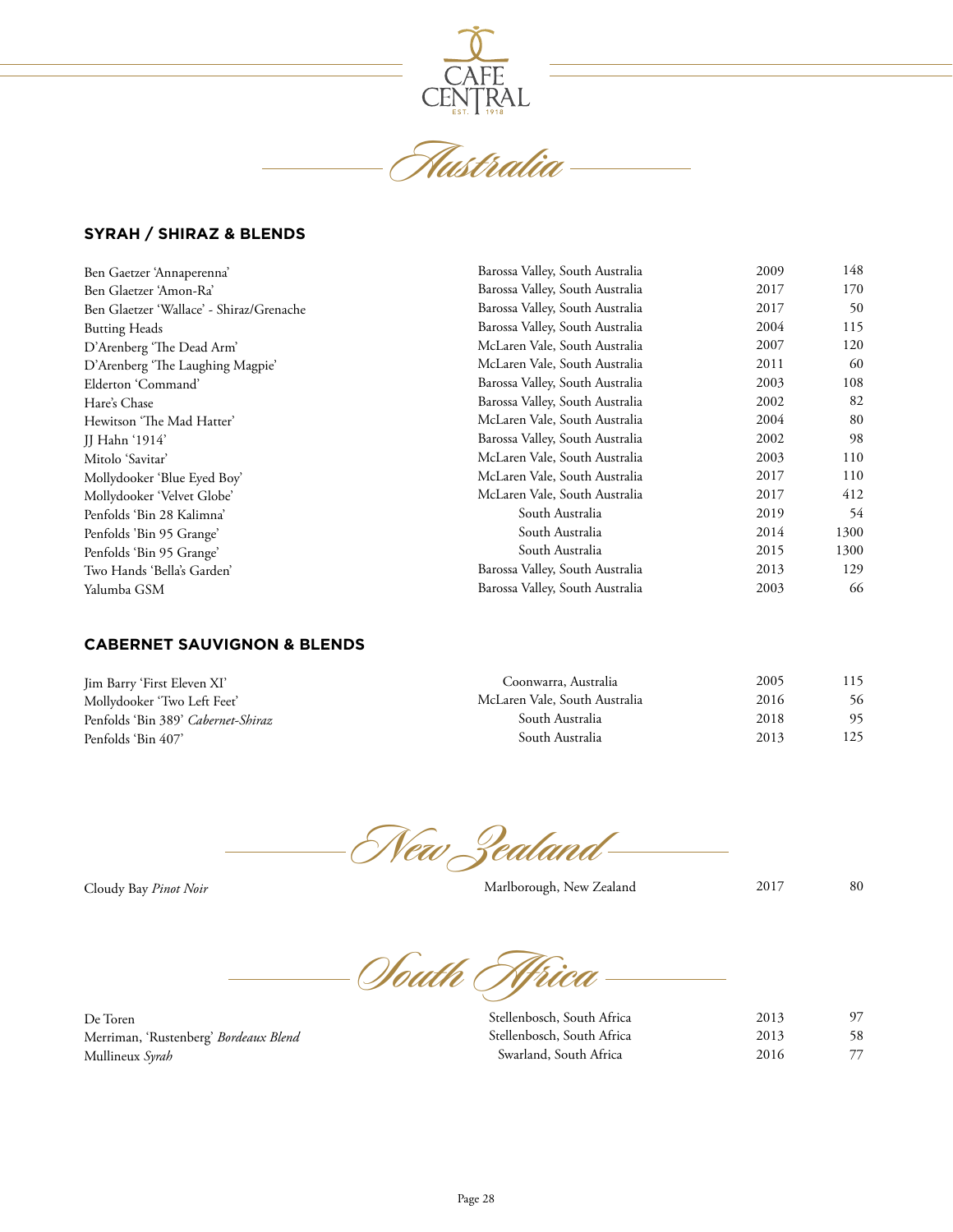

CAFE CENTRAL

## **FRANCE**

| Chateau d'Yquem 375 ml.<br>Chateau d'Yquem 375 ml.<br>Trimbach - Gewurztraminer VT 375 ml. | Sauternes, France<br>Sauternes, France<br>Alsace, France | 2013<br>2015<br>2014 | 620<br>557<br>80 |
|--------------------------------------------------------------------------------------------|----------------------------------------------------------|----------------------|------------------|
| <b>GERMANY</b>                                                                             |                                                          |                      |                  |
| Gunther Schlink-Eiswein 375 ml.                                                            | Germany                                                  | 2015                 | 65               |
| <b>HUNGARY</b>                                                                             |                                                          |                      |                  |
| Kiralyudvar Aszu '6 Puttonyos' 500 ml.                                                     | Tokaj, Hungary                                           | 2008                 | 165              |
| <b>NORTH AMERICA</b>                                                                       |                                                          |                      |                  |
| Dolce - Late Harvest 375 ml.                                                               | Napa Valley, California                                  | 2013                 | 136              |
| Fro Zin - Zinfandel 375 ml.                                                                | Sonoma County, California                                | 2015                 | 65               |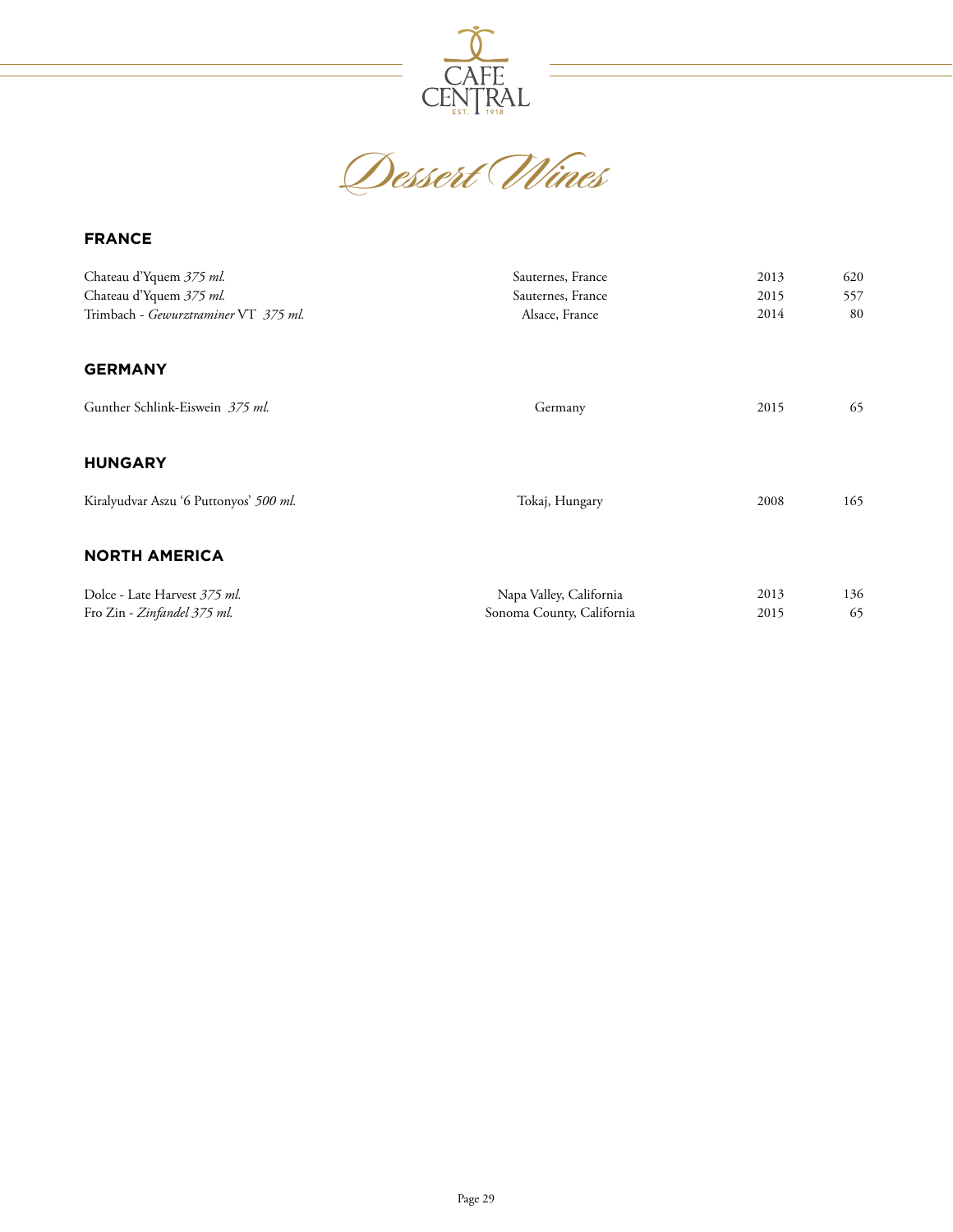

# LARGE FORMAT BOTTLES

#### **CHAMPAGNE**

| Benoit Marguet 'Shaman' Grand Cru Rosé 1.5 Lt.    | Bouzy, France                   | N.V. | 250  |
|---------------------------------------------------|---------------------------------|------|------|
| Laurent Perrier - 1.5 Lt.                         | Champagne, France               | 2007 | 350  |
| Louis Roederer, Cristal 1.5 Lt.                   | Champagne, France               | 2009 | 800  |
| Veuve Clicquot 'La Grande Dame' - 1.5 Lt.         | Champagne, France               | 2004 | 950  |
| Veuve Clicquot, Brut Rosé - 1.5 Lt.               | Champagne, France               | N.V. | 290  |
| <b>PINOT NOIR</b>                                 |                                 |      |      |
| Sea Smoke 'Southing' 1.5 Lt.                      | Santa Rita Hills, California    | 2019 | 340  |
| <b>BURGUNDY</b>                                   |                                 |      |      |
| Domaine Comte Georges de Vogue, Grand Cru 1.5 Lt. | Bonnes Mares, France            | 2018 | 2500 |
| Benjamin Leroux Grand Cru 1.5 Lt.                 | Clos de la Roche, France        | 2016 | 1350 |
| Benjamin Leroux Grand Cru 1.5 Lt.                 | Bonnes Mares, France            | 2016 | 1350 |
| <b>CABERNET SAUVIGNON</b>                         |                                 |      |      |
| Cain Vineyards Cain Concept - 3 Lt.               | Napa Valley, California         | 2005 | 900  |
| Dunn Vineyard 'Howell Mountain' - 1.5 Lt.         | Napa Valley, California         | 2016 | 650  |
| Heitz Cellars 'Martha's Vineyard' - 1.5 Lt.       | Napa Valley, California         | 2013 | 850  |
| Kamen 'Estate' - 6 Lt.                            | Sonoma, California              | 2003 | 855  |
| Kenwood 'Artist Series' - 1.5 Lt.                 | Napa Valley, California         | 2000 | 262  |
| Pride Mountains 1.5 Lt.                           | Napa Valley, California         | 2017 | 320  |
| Quintessa - 1.5 Lt.                               | Napa Valley, California         | 2016 | 650  |
| Quintessa - 1.5 Lt.                               | Napa Valley, California         | 2018 | 750  |
| Stag's Leap Cask 23 - 1.5 Lt.                     | Napa Valley, California         | 2014 | 950  |
| <b>MERLOT</b>                                     |                                 |      |      |
| Benzinger - $1.5$ Lt.                             | Sonoma, California              | 1999 | 185  |
| <b>ZINFANDEL</b>                                  |                                 |      |      |
| Ravenswood 'Vineyard' - 1.5 Lt.                   | Sonoma, California              | 1993 | 210  |
| <b>ITALY</b>                                      |                                 |      |      |
| Aldo Conterno 'Bussia Cicala' 1.5 Lt.             | Barolo, Italy                   | 2012 | 600  |
| G.D. Vajra 'Bricco Delle Viole' 1.5 Lt.           | Barolo, Italy                   | 2015 | 345  |
| Produttori del Barbaresco 1.5 Lt.                 | Barbaresco, Italy               | 2017 | 200  |
| Stella di Campalto Reserva 1.5 Lt.                | Brunello Di Montalcino, Tuscany | 2015 | 1050 |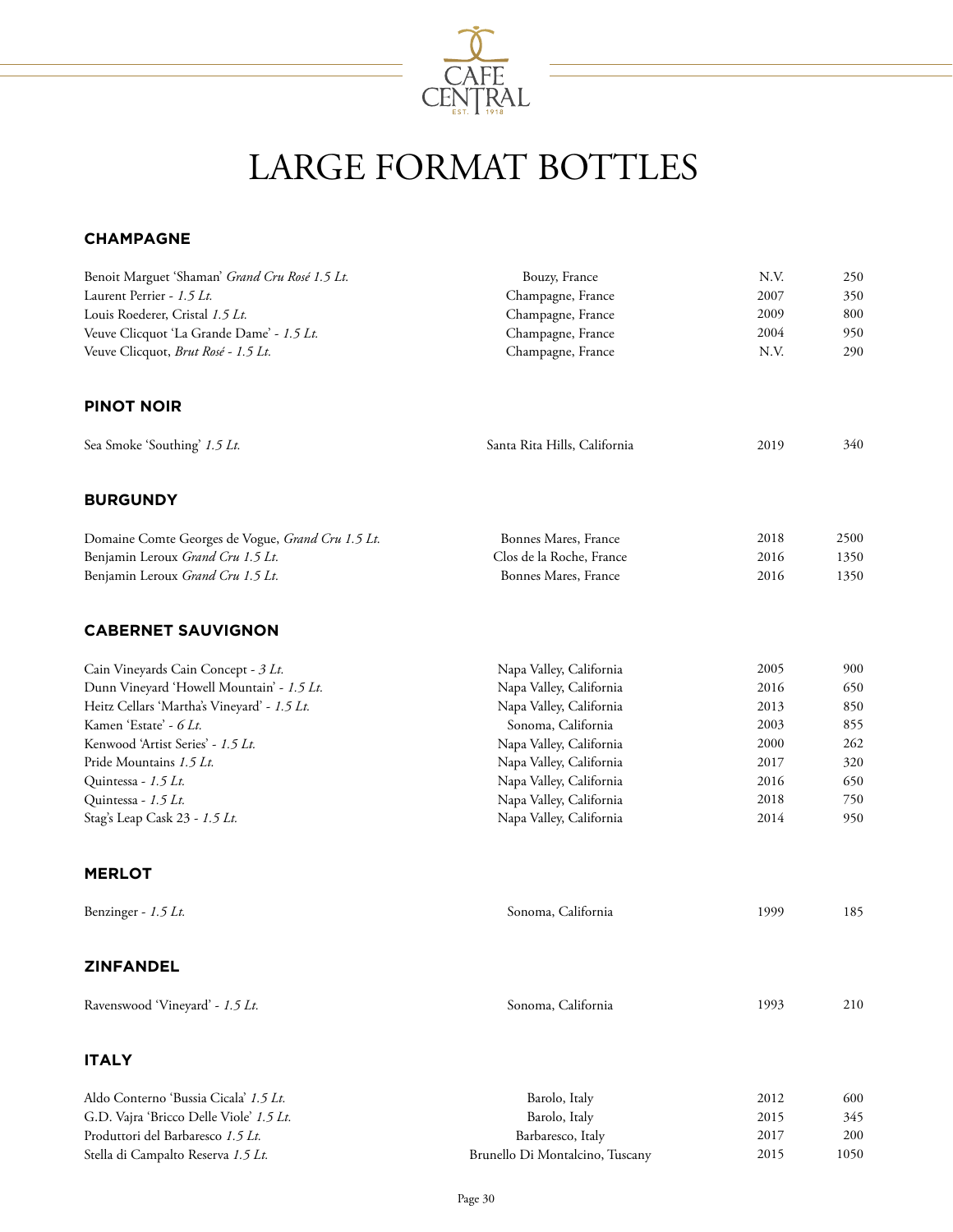

# HALF BOTTLES **Whites**

## **CHAMPAGNE**

| Laurent-Perrier, La Cuvée Brut   | Champagne, France                | N.V. | 46 |
|----------------------------------|----------------------------------|------|----|
| Möet Imperial Brut               | Champagne, France                | N.V. | 60 |
| Möet Imperial Brut Rosé          | Champagne, France                | N.V. | 82 |
| Möet Nectar Imperial Rosé        | Champagne, France                | N.V. | 73 |
| Pol Roger Brut                   | Champagne, France                | N.V. | 82 |
| Veuve Clicquot Ponsardin, Brut   | Reims, France                    | N.V. | 77 |
| <b>CHARDONNAY</b>                |                                  |      |    |
| Cakebread Cellars                | Napa Valley, California          | 2018 | 56 |
| Duckhorn                         | Napa Valley, California          | 2017 | 33 |
| The Prisoner                     | Napa Valley, California          | 2019 | 30 |
| <b>SAUVIGNON BLANC</b>           |                                  |      |    |
| Duckhorn                         | Napa Valley, California          | 2017 | 30 |
| Frogs Leap                       | Napa Valley, California          | 2016 | 27 |
| Honig                            | Napa Valley, California          | 2017 | 25 |
| Merry Edwards                    | Russian River Valley, California | 2017 | 69 |
| <b>OTHER WHITES &amp; ROSÉ</b>   |                                  |      |    |
| Fleur de Mer, Rosé               | Provence, France                 | 2019 | 22 |
| Le Rochoy-Laporte                | Sancerre, France                 | 2020 | 45 |
| Pascal Jolivet                   | Sancerre, France                 | 2018 | 37 |
| Santa Margherita - Pinot Griogio | Valdadige, Italy                 | 2017 | 30 |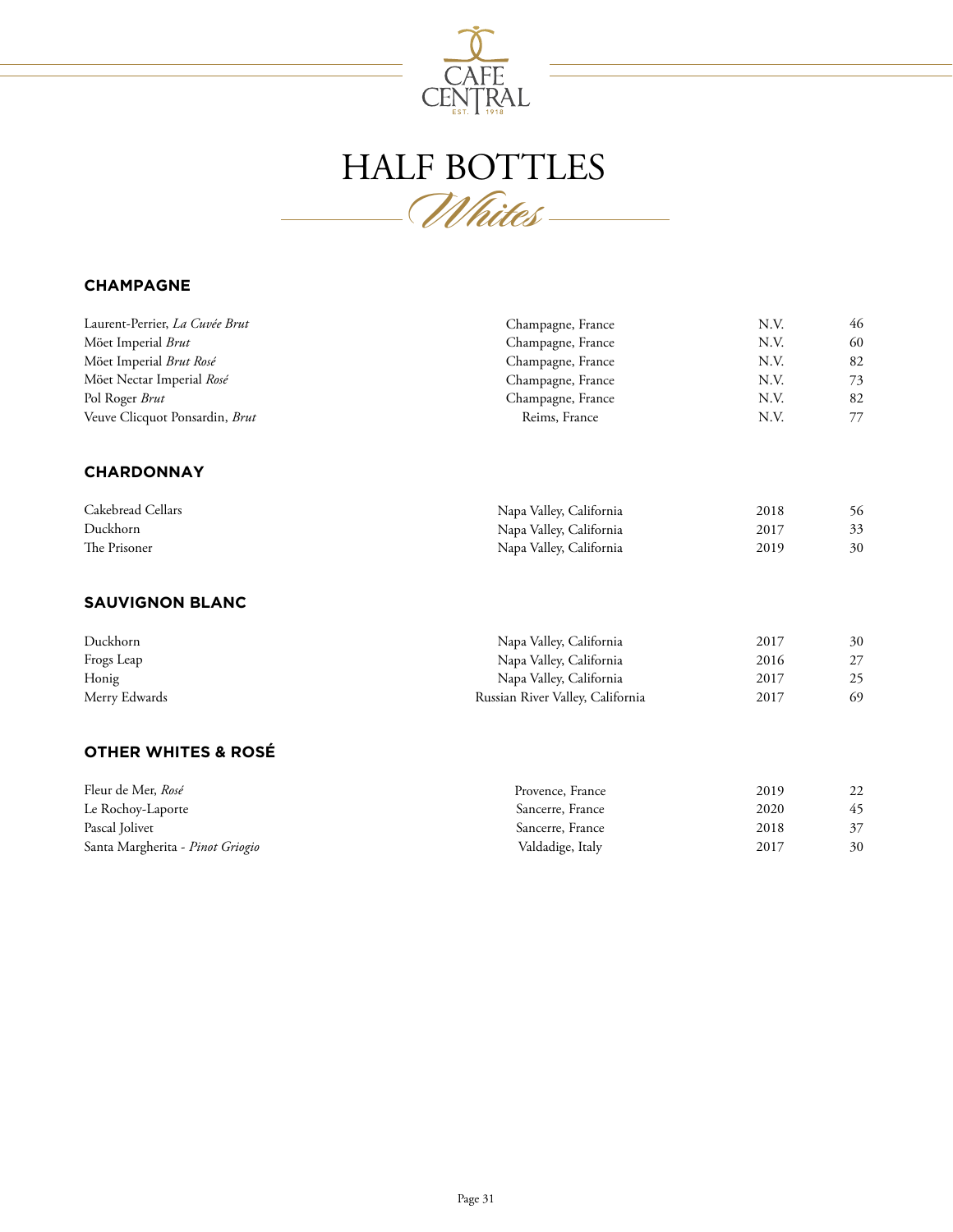

# HALF BOTTLES **Reds**

## **PINOT NOIR**

| A to Z                                     | Willamette Valley, Oregon    | 2017 | 21  |
|--------------------------------------------|------------------------------|------|-----|
| Chehalem                                   | Willamette Valley, Oregon    | 2018 | 35  |
| Cristom                                    | Willamette Valley, Oregon    | 2016 | 43  |
| Duckhorn 'Goldeneye'                       | Anderson Valley, California  | 2018 | 55  |
| Patz & Hall                                | Sonoma Coast, California     | 2013 | 58  |
| <b>CABERNET SAUVIGNON</b>                  |                              |      |     |
| Caymus Vineyards                           | Napa Valley, California      | 2018 | 94  |
| Duckhorn Vineyards                         | Napa Valley, California      | 2013 | 70  |
| Faust                                      | Napa Valley, California      | 2018 | 55  |
| Honig                                      | Napa Valley, California      | 2016 | 52  |
| Mt. Veeder                                 | Napa Valley, California      | 2018 | 40  |
| Prisoner                                   | Napa Valley, California      | 2018 | 50  |
| Rombauer                                   | Napa Valley, California      | 2015 | 66  |
| <b>MERITAGE / BORDEAUX BLENDS</b>          |                              |      |     |
| Cain Concept 'The Benchland'               | Napa Valley, California      | 2010 | 74  |
| Continuum                                  | Napa Valley, California      | 2014 | 210 |
| Opus One                                   | Napa Valley, California      | 2014 | 254 |
| Quintessa                                  | Napa Valley, California      | 2015 | 200 |
| <b>MERLOT</b>                              |                              |      |     |
| Alexander Valley                           | Alexander Valley, California | 2018 | 26  |
| Duckhorn                                   | Napa Valley, California      | 2017 | 55  |
| Keenan                                     | Napa Valley, California      | 2015 | 40  |
| Pride Mountain Vineyard                    | Napa Valley, California      | 2017 | 66  |
| <b>ZINFANDEL</b>                           |                              |      |     |
| Robert Biale 'Black Chicken'               | Napa Valley, California      | 2013 | 48  |
| Rombauer                                   | Napa Valley, California      | 2018 | 40  |
| <b>FRANCE</b>                              |                              |      |     |
| Domaine Perrot - Minot 1er Cru 'La Riotte' | Morey St. Dennis, France     | 2011 | 185 |
| Louis Jadot Beaujolais                     | Beaujolais-Villages, France  | 2017 | 20  |
| Remoissenet Pere&Fils 1er Cru 'Teurons'    | Beaune, France               | 2017 | 95  |
| <b>SPAIN</b>                               |                              |      |     |
| Marques de Caceres                         | La Rioja, Spain              | 2017 | 23  |
|                                            |                              |      |     |

# **ITALY**

| Castello Banfi | Brunello di Montalcino, Italy | 2010 | 69 |
|----------------|-------------------------------|------|----|
|                |                               |      |    |